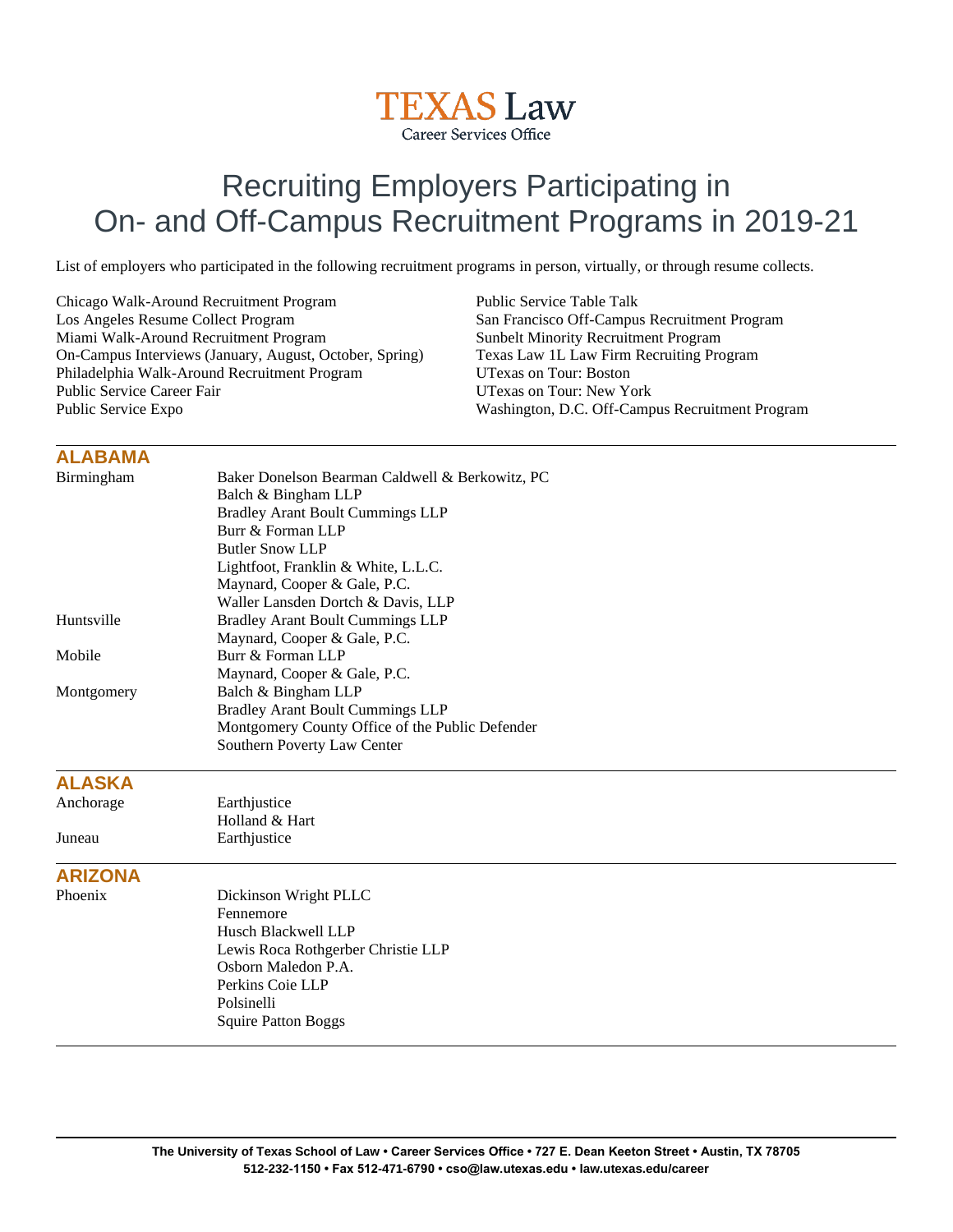### **CALIFORNIA**

| Banning              | Riverside County District Attorney's Office                  |
|----------------------|--------------------------------------------------------------|
| Blythe               | Riverside County District Attorney's Office                  |
| Century City         | Allen Matkins Leck Gamble Mallory & Natsis LLP               |
|                      | Katten Muchin Rosenman LLP                                   |
|                      | Latham & Watkins LLP                                         |
|                      | McGuireWoods LLP                                             |
|                      | O'Melveny & Myers LLP                                        |
| Costa Mesa           | Paul Hastings LLP                                            |
|                      | Rutan & Tucker, LLP                                          |
| Indio                | Riverside County District Attorney's Office                  |
| Irvine               | Allen Matkins Leck Gamble Mallory & Natsis LLP               |
|                      | Knobbe, Martens, Olson & Bear LLP                            |
|                      | <b>Maschoff Brennan</b>                                      |
|                      | Rutan & Tucker, LLP                                          |
| Los Angeles          | Allen Matkins Leck Gamble Mallory & Natsis LLP               |
|                      | Alliance for Children's Rights                               |
|                      | Alston & Bird LLP                                            |
|                      | Baker & McKenzie LLP                                         |
|                      |                                                              |
|                      | Cooley LLP                                                   |
|                      | Earthjustice                                                 |
|                      | Faegre Drinker Biddle & Reath LLP                            |
|                      | Foley & Lardner LLP                                          |
|                      | Gibson, Dunn & Crutcher LLP                                  |
|                      | Gunderson Dettmer Stough Villeneuve Franklin & Hachigian LLP |
|                      | Hunton Andrews Kurth LLP                                     |
|                      | HyperDraft, Inc.                                             |
|                      | Irell & Manella LLP                                          |
|                      | K&L Gates LLP                                                |
|                      | King & Spalding LLP                                          |
|                      | Kirkland & Ellis LLP                                         |
|                      | Knobbe, Martens, Olson & Bear LLP                            |
|                      | Latham & Watkins LLP                                         |
|                      | Lewis Roca Rothgerber Christie LLP                           |
|                      | Los Angeles County District Attorney's Office                |
|                      | Los Angeles County Public Defender                           |
|                      | McDermott Will & Emery LLP                                   |
|                      | McGuireWoods LLP                                             |
|                      | McKool Smith PC                                              |
|                      | Munger, Tolles & Olson LLP                                   |
|                      | Norton Rose Fulbright                                        |
|                      | O'Melveny & Myers LLP                                        |
|                      | Orrick, Herrington & Sutcliffe LLP                           |
|                      | Paul Hastings LLP                                            |
|                      | Perkins Coie LLP                                             |
|                      | Polsinelli                                                   |
|                      |                                                              |
|                      | Quinn Emanuel Urquhart & Sullivan LLP                        |
|                      | Susman Godfrey LLP                                           |
|                      | Tittmann Weix                                                |
|                      | Vinson & Elkins LLP                                          |
|                      | White & Case LLP                                             |
|                      | WilmerHale                                                   |
|                      | Wilson Sonsini Goodrich & Rosati                             |
| <b>Mountain View</b> | Dentons                                                      |
|                      | Fenwick & West, LLP                                          |
| Murrieta             | Riverside County District Attorney's Office                  |
| Newport Beach        | Irell & Manella LLP                                          |
|                      | O'Melveny & Myers LLP                                        |
| Oakland              | Dentons                                                      |
|                      |                                                              |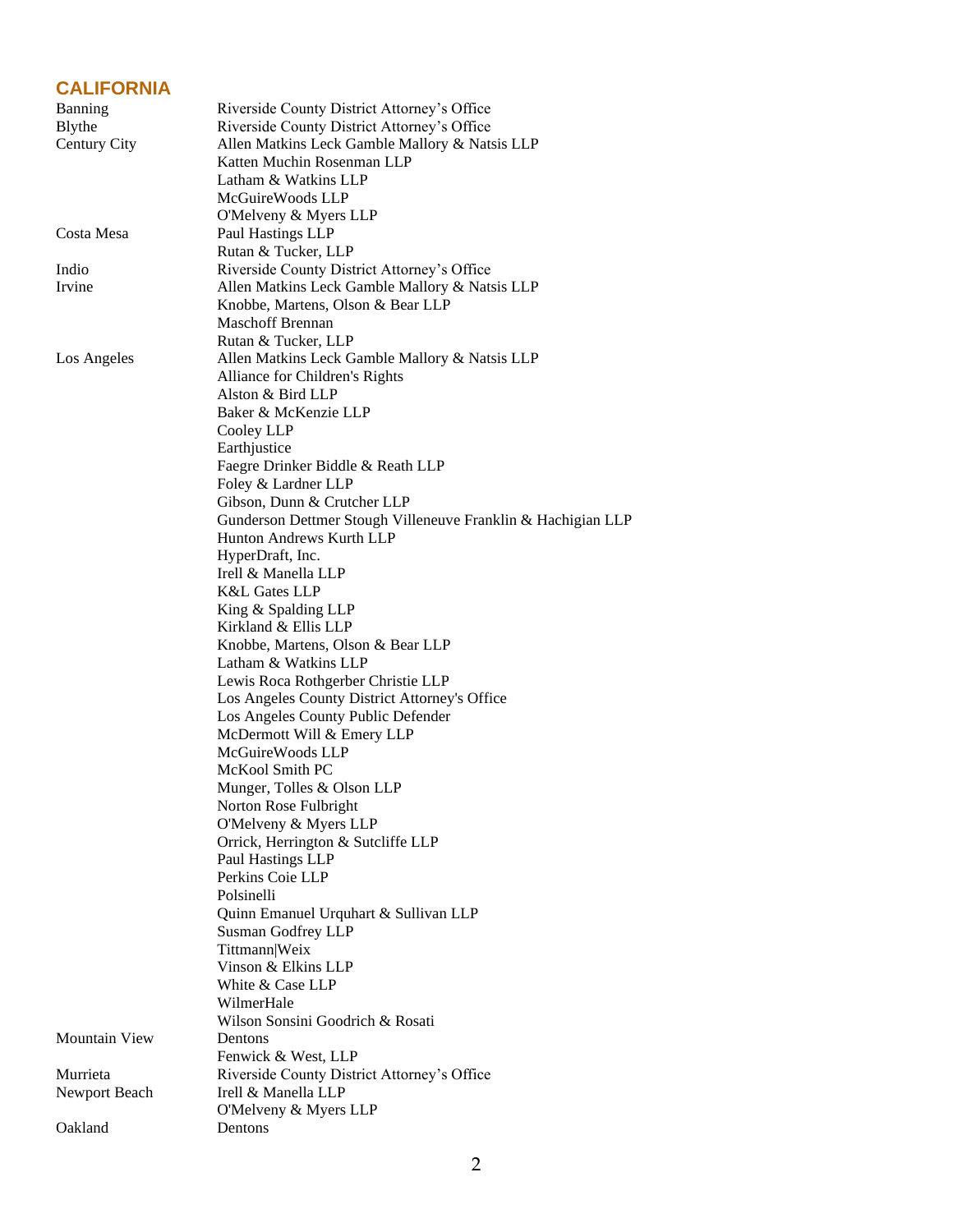| <b>Orange County</b>   | Allen Matkins Leck Gamble Mallory & Natsis LLP<br>Gibson, Dunn & Crutcher LLP<br>Haynes and Boone, LLP |
|------------------------|--------------------------------------------------------------------------------------------------------|
|                        | <b>K&amp;L Gates LLP</b>                                                                               |
|                        | Knobbe, Martens, Olson & Bear LLP                                                                      |
|                        | Latham & Watkins LLP                                                                                   |
|                        | Manatt Phelps & Phillips LLP                                                                           |
| Palo Alto              | Baker & McKenzie LLP                                                                                   |
|                        | Baker Botts L.L.P.                                                                                     |
|                        | Cooley LLP                                                                                             |
|                        | Foley & Lardner LLP                                                                                    |
|                        | Gibson, Dunn & Crutcher LLP<br>Haynes and Boone, LLP                                                   |
|                        | Hewlett Packard Enterprise                                                                             |
|                        | <b>K&amp;L Gates LLP</b>                                                                               |
|                        | Kirkland & Ellis LLP                                                                                   |
|                        | Morrison & Foerster LLP                                                                                |
|                        | Paul Hastings LLP                                                                                      |
|                        | Perkins Coie LLP                                                                                       |
|                        | Simpson Thacher & Bartlett LLP                                                                         |
|                        | WilmerHale                                                                                             |
|                        | Wilson Sonsini Goodrich & Rosati                                                                       |
| Redwood City           | Gunderson Dettmer Stough Villeneuve Franklin & Hachigian LLP                                           |
| <b>Redwood Shores</b>  | Weil, Gotshal & Manges LLP                                                                             |
| Riverside<br>San Diego | Riverside County District Attorney's Office<br>Cooley LLP                                              |
|                        | Fish & Richardson P.C.                                                                                 |
|                        | Foley & Lardner LLP                                                                                    |
|                        | Gunderson Dettmer Stough Villeneuve Franklin & Hachigian LLP                                           |
|                        | Knobbe, Martens, Olson & Bear LLP                                                                      |
|                        | Latham & Watkins LLP                                                                                   |
|                        | Patterson + Sheridan LLP                                                                               |
|                        | Paul Hastings LLP                                                                                      |
|                        | Perkins Coie LLP                                                                                       |
|                        | Wilson Sonsini Goodrich & Rosati                                                                       |
| San Francisco          | Allen Matkins Leck Gamble Mallory & Natsis LLP                                                         |
|                        | Alston & Bird LLP                                                                                      |
|                        | Baker & McKenzie LLP                                                                                   |
|                        | Baker Botts L.L.P.<br>Beveridge & Diamond, P.C.                                                        |
|                        | Cooley LLP                                                                                             |
|                        | Dentons                                                                                                |
|                        | Earthjustice                                                                                           |
|                        | Fenwick & West, LLP                                                                                    |
|                        | Foley & Lardner LLP                                                                                    |
|                        | Gibson, Dunn & Crutcher LLP                                                                            |
|                        | Gunderson Dettmer Stough Villeneuve Franklin & Hachigian, LLP                                          |
|                        | Haynes and Boone, LLP                                                                                  |
|                        | Hunton Andrews Kurth LLP                                                                               |
|                        | <b>K&amp;L Gates LLP</b>                                                                               |
|                        | King & Spalding LLP<br>Kirkland & Ellis LLP                                                            |
|                        | Knobbe, Martens, Olson & Bear LLP                                                                      |
|                        | Latham & Watkins LLP                                                                                   |
|                        | Manatt Phelps & Phillips LLP                                                                           |
|                        | McDermott Will & Emery LLP                                                                             |
|                        | McGuireWoods LLP                                                                                       |
|                        | Munger, Tolles & Olson LLP                                                                             |
|                        | O'Melveny & Myers LLP                                                                                  |
|                        | Paul Hastings LLP                                                                                      |
|                        | 3                                                                                                      |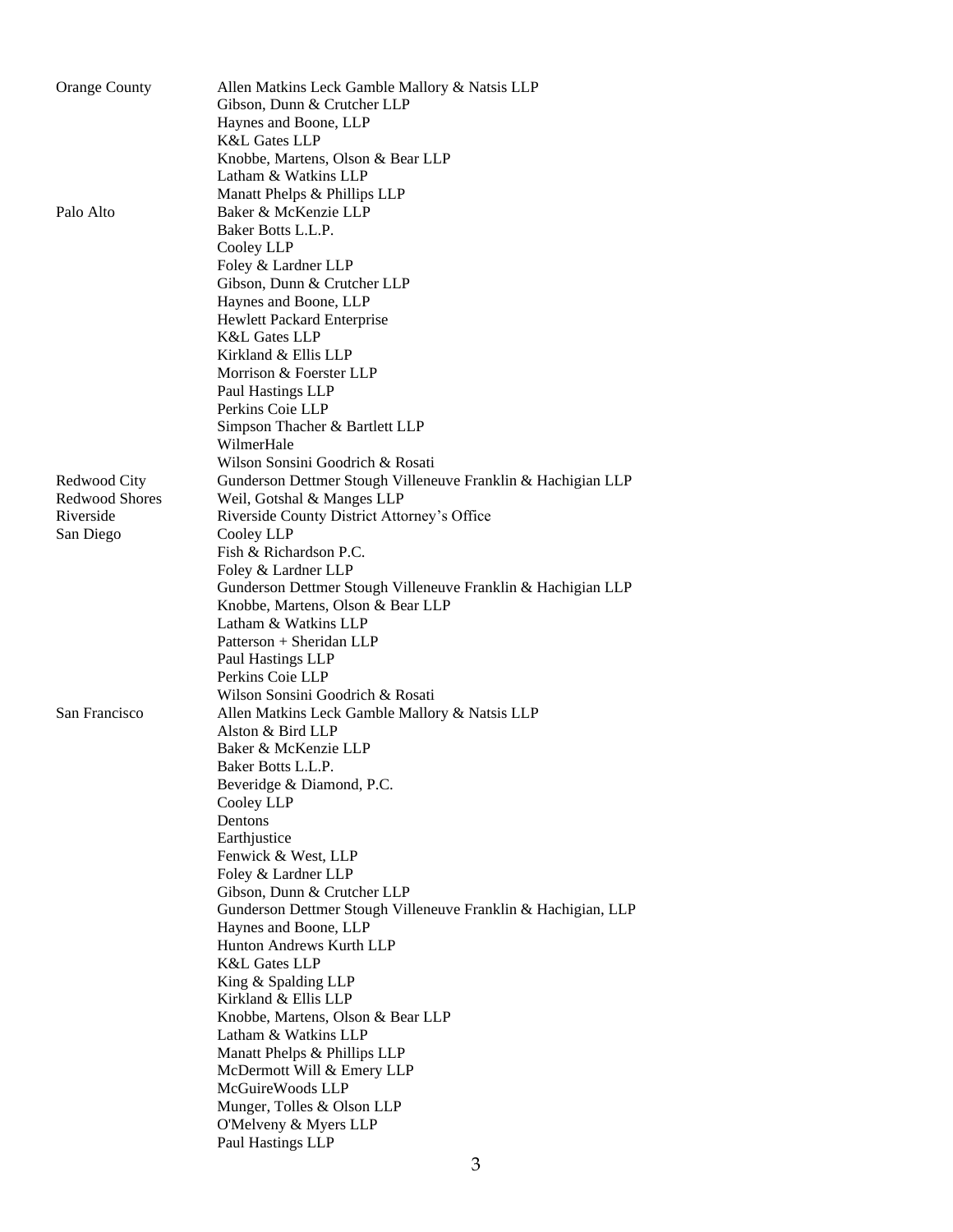| San Francisco (contd) | Perkins Coie LLP                                          |
|-----------------------|-----------------------------------------------------------|
|                       | Quinn Emanuel Urquhart & Sullivan LLP                     |
|                       | Shute, Mihaly & Weinberger LLP                            |
|                       | Tittmann Weix                                             |
|                       | Vinson & Elkins LLP                                       |
|                       | Wilson Sonsini Goodrich & Rosati                          |
| San Jose              | Cisco Systems, Inc.                                       |
|                       | Hewlett Packard Enterprise                                |
|                       | Patterson + Sheridan LLP                                  |
| Santa Clara           | Santa Clara University - Center for Global Law and Policy |
| Santa Monica          | Fenwick & West, LLP                                       |
| Silicon Valley        | Alston & Bird LLP                                         |
|                       | Fish & Richardson P.C.                                    |
|                       | Foley & Lardner LLP                                       |
|                       | Freshfields Bruckhaus Deringer LLP                        |
|                       | Haynes and Boone, LLP                                     |
|                       | <b>Hogan Lovells</b>                                      |
|                       | Latham & Watkins LLP                                      |
|                       | O'Melveny & Myers LLP                                     |
|                       | Quinn Emanuel Urquhart & Sullivan LLP                     |
|                       | White & Case LLP                                          |
| Sunnyvale             | Dickinson Wright PLLC                                     |
|                       |                                                           |
| <b>COLORADO</b>       |                                                           |
| Denver                | Beltzer Bangert & Gunnell LLP                             |
|                       | Colorado Public Defender                                  |
|                       | Cooley LLP                                                |
|                       | Davis Graham & Stubbs LLP                                 |
|                       | Dorsey & Whitney LLP                                      |
|                       | Earthjustice                                              |
|                       | Faegre Drinker Biddle & Reath LLP                         |
|                       | Foley & Lardner LLP                                       |
|                       | Gibson, Dunn & Crutcher LLP                               |
|                       | Holland & Hart                                            |
|                       | Husch Blackwell LLP                                       |
|                       | Lewis Roca Rothgerber Christie LLP                        |
|                       | Office of the Colorado State Public Defender              |
|                       | Otten, Johnson, Robinson, Neff + Ragonetti P.C.           |
|                       | Polsinelli                                                |
|                       | WilmerHale                                                |
|                       | Zinda Law Group, PLLC                                     |
| Fort Collins          | Hewlett Packard Enterprise                                |
| <b>DELAWARE</b>       |                                                           |
| Wilmington            | Fish & Richardson P.C.                                    |
|                       | K&L Gates LLP                                             |
|                       | Richards, Layton & Finger                                 |
|                       | Wilson Sonsini Goodrich & Rosati                          |
|                       |                                                           |

# **DISTRICT OF COLUMBIA**

| Washington, D.C. | Akin Gump Strauss Hauer & Feld LLP      |
|------------------|-----------------------------------------|
|                  | Alston & Bird LLP                       |
|                  | Baker & McKenzie LLP                    |
|                  | Baker Botts L.L.P.                      |
|                  | Beveridge & Diamond, P.C.               |
|                  | <b>Blank Rome LLP</b>                   |
|                  | <b>Bradley Arant Boult Cummings LLP</b> |
|                  | Cadwalader, Wickersham & Taft LLP       |
|                  | Cleary Gottlieb Steen & Hamilton LLP    |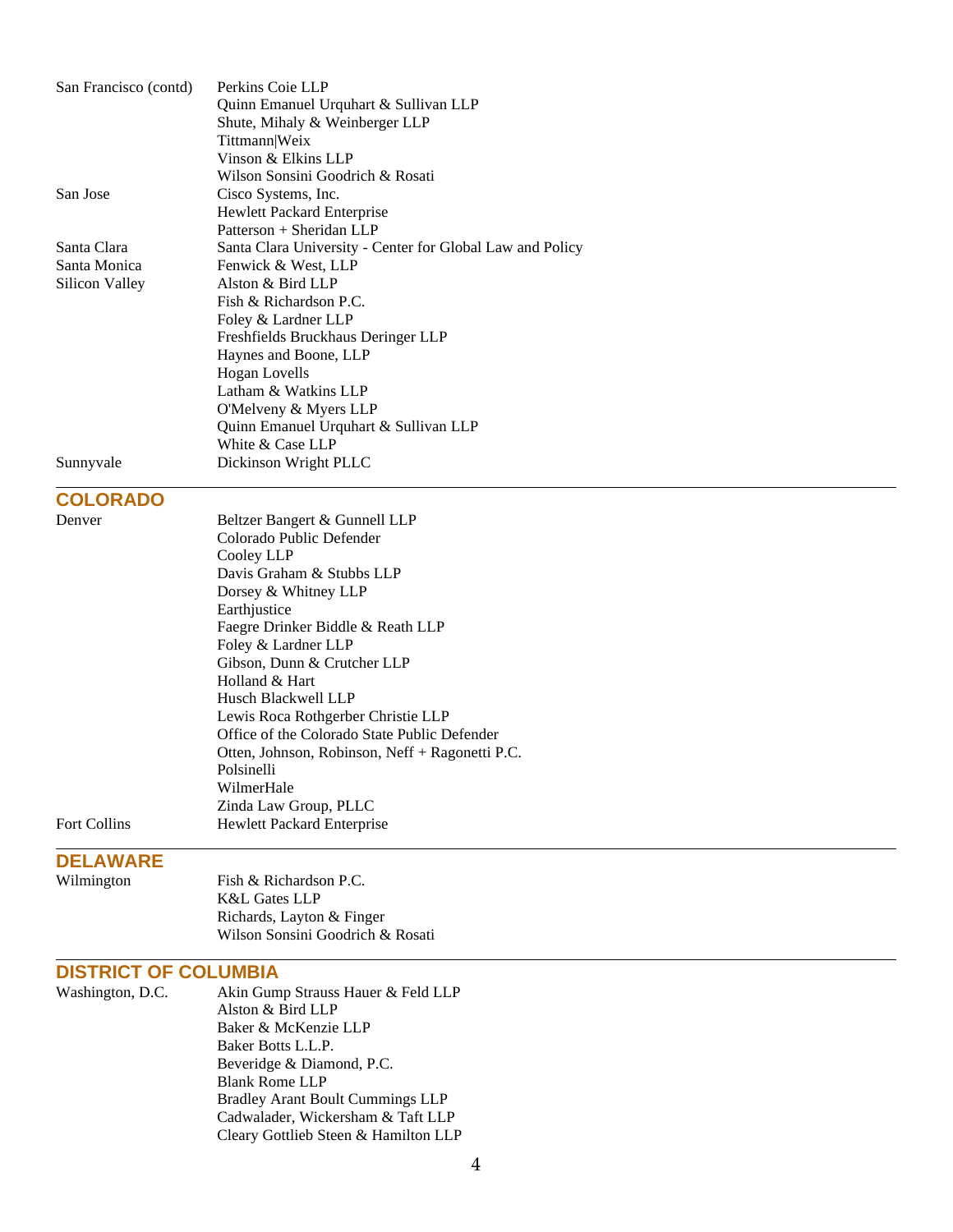Washington, D.C. Cooley LLP

Covington & Burling LLP Dickinson Wright PLLC Drinker Biddle & Reath LLP **Earth**justice Faegre Drinker Biddle & Reath LLP Federal Deposit Insurance Corporation Federal Reserve Board Federal Trade Commission Federal Trade Commission - Bureau of Competition Federal Trade Commission - Bureau of Consumer Protection Finnegan LLP Fish & Richardson P.C. Foley & Lardner LLP Freshfields Bruckhaus Deringer LLP Fried, Frank, Harris, Shriver & Jacobson LLP Gibson, Dunn & Crutcher LLP Goodwin LLP Harris, Wiltshire & Grannis LLP Haynes and Boone, LLP Hunton Andrews Kurth LLP Husch Blackwell LLP Internal Revenue Service - Office of Chief Counsel K&L Gates LLP King & Spalding LLP Kirkland & Ellis LLP Knobbe, Martens, Olson & Bear LLP Latham & Watkins LLP Manatt Phelps & Phillips LLP Mayer Brown LLP McDermott Will & Emery LLP McGuireWoods LLP Morgan Lewis & Bockius LLP Norton Rose Fulbright Office of the Comptroller of the Currency O'Melveny & Myers LLP Orrick, Herrington & Sutcliffe LLP Paul Hastings LLP Pension Benefit Guaranty Corporation Perkins Coie LLP Polsinelli Public Defender Service for the District of Columbia Rothwell, Figg, Ernst & Manbeck, P.C. Seward & Kissel LLP Skadden, Arps, Slate, Meagher & Flom, LLP Steptoe & Johnson LLP Sterne Kessler Sterne, Kessler, Goldstein & Fox PLLC Sullivan & Cromwell LLP Taxpayer Advocate Service - Attorney Advisory Group U.S. Coast Guard JAG U.S. Department of Justice U.S. Department of Justice - Office of Attorney Recruitment and Management U.S. Department of Justice - Tax Division U.S. Department of Labor U.S. Department of Navy - Office of the General Counsel U.S. Department of Transportation U.S. Government Accountability Office U.S. House of Representatives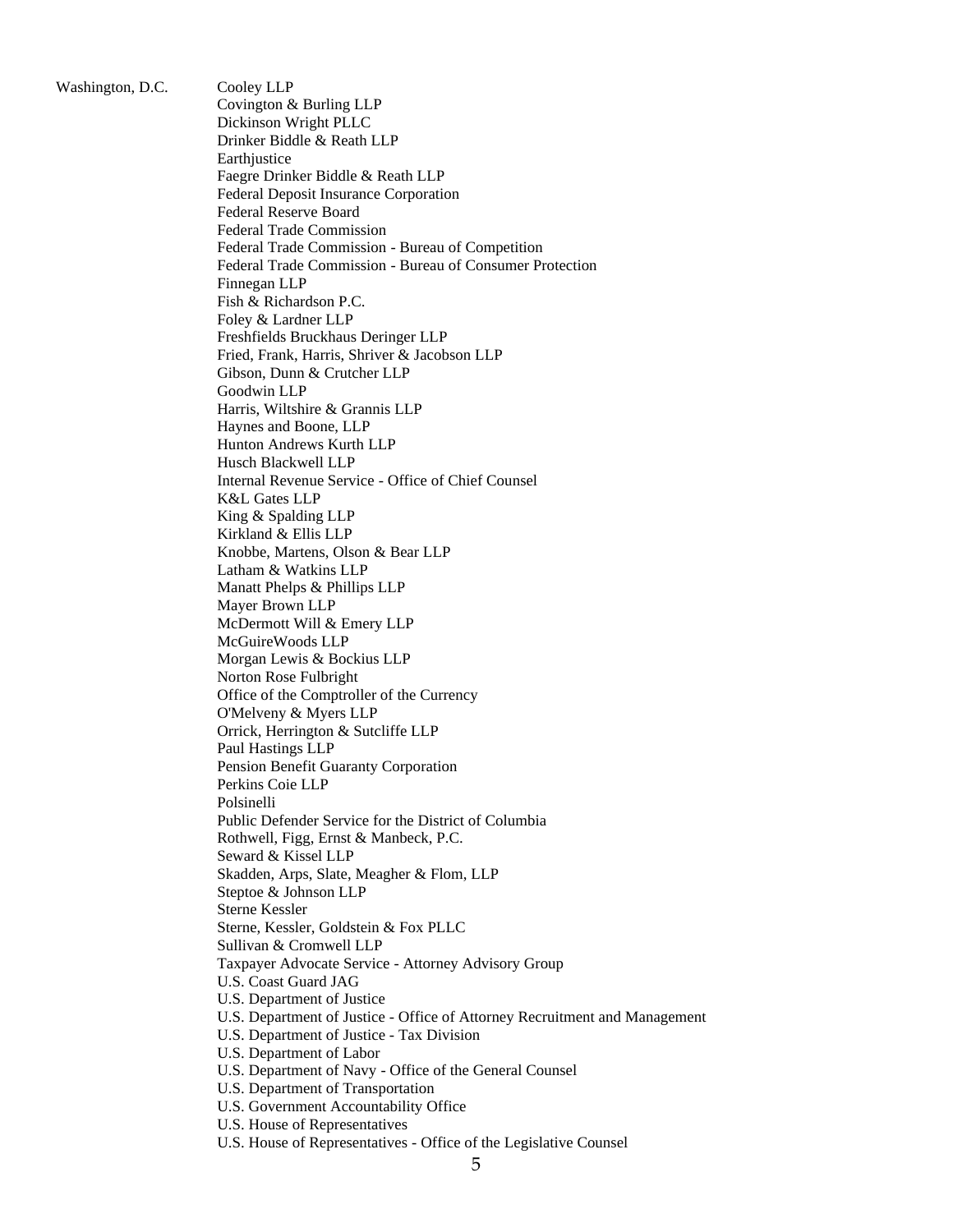| Washington, D.C. | U.S. Senate - Office of Legislative Counsel         |
|------------------|-----------------------------------------------------|
|                  | Vinson & Elkins LLP                                 |
|                  | White & Case LLP                                    |
|                  | Williams & Connolly LLP                             |
|                  | Willkie Farr & Gallagher LLP                        |
|                  | WilmerHale                                          |
|                  | Wilson Sonsini Goodrich & Rosati                    |
| <b>FLORIDA</b>   |                                                     |
| Fort Lauderdale  | Dickinson Wright PLLC                               |
|                  | Gunster, Yoakley & Stewart, P.A.                    |
|                  | Holland & Knight LLP                                |
| Jacksonville     | Foley & Lardner LLP                                 |
|                  | Gunster, Yoakley & Stewart, P.A.                    |
| Miami            | Baker & McKenzie LLP                                |
|                  | Bilzin Sumberg Baena Price & Axelrod                |
|                  | <b>Carlton Fields</b>                               |
|                  | Earthjustice                                        |
|                  | Foley & Lardner LLP                                 |
|                  | Greenberg Traurig, LLP                              |
|                  | Gunster, Yoakley & Stewart, P.A.                    |
|                  | Holland & Knight LLP<br>Hunton Andrews Kurth LLP    |
|                  | <b>K&amp;L Gates LLP</b>                            |
|                  | McDermott Will & Emery LLP                          |
|                  | Miami-Dade State Attorney's Office                  |
|                  | White & Case LLP                                    |
| Orlando          | Baker Donelson Bearman Caldwell & Berkowitz, PC     |
|                  | Foley & Lardner LLP                                 |
|                  | Office of the Public Defender for the Ninth Circuit |
| Tallahassee      | Earthjustice                                        |
|                  | Foley & Lardner LLP                                 |
| Tampa            | <b>Bradley Arant Boult Cummings LLP</b>             |
|                  | <b>Carlton Fields</b>                               |
|                  | Foley & Lardner LLP                                 |
| West Palm Beach  | Gunster, Yoakley & Stewart, P.A.                    |
|                  | Holland & Knight LLP                                |
| <b>GEORGIA</b>   |                                                     |
| Atlanta          | Alston & Bird LLP                                   |
|                  | Baker Donelson Bearman Caldwell & Berkowitz, PC     |
|                  | Balch & Bingham LLP                                 |
|                  | Burr & Forman LLP                                   |
|                  | <b>Butler Snow LLP</b>                              |
|                  | Fish & Richardson P.C.                              |
|                  | Hunton Andrews Kurth LLP                            |
|                  | <b>Jones Walker LLP</b>                             |
|                  | Kilpatrick Townsend & Stockton LLP                  |
|                  | King & Spalding LLP                                 |
|                  | McDermott Will & Emery LLP                          |
|                  | McGuireWoods LLP                                    |
|                  | Paul Hastings LLP                                   |
|                  | <b>Squire Patton Boggs</b>                          |
| <b>HAWAII</b>    |                                                     |
| Honolulu         | Earthjustice                                        |
|                  |                                                     |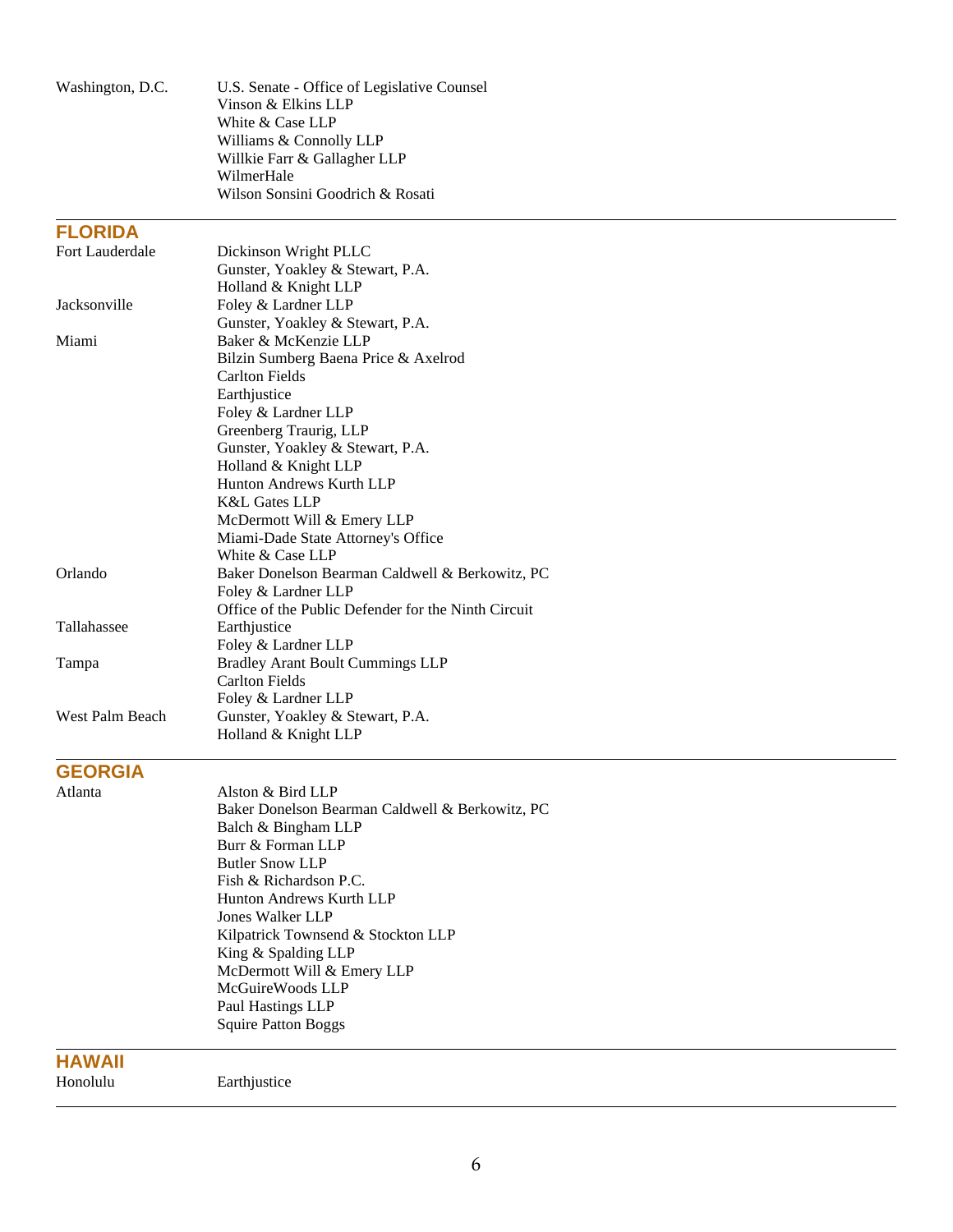# **IDAHO**

| <b>Boise</b>                           | Perkins Coie LLP                                                                                                                                                                                                                                                                                                                                                                                                                                                                                             |
|----------------------------------------|--------------------------------------------------------------------------------------------------------------------------------------------------------------------------------------------------------------------------------------------------------------------------------------------------------------------------------------------------------------------------------------------------------------------------------------------------------------------------------------------------------------|
| <b>ILLINOIS</b>                        |                                                                                                                                                                                                                                                                                                                                                                                                                                                                                                              |
| Chicago                                | Baker & McKenzie LLP<br>Cook County State's Attorney's Office<br>Earthjustice<br>Faegre Drinker Biddle & Reath LLP<br>Foley & Lardner LLP<br>Husch Blackwell LLP<br>Jones Day<br><b>K&amp;L Gates LLP</b><br>King & Spalding LLP<br>Kirkland & Ellis LLP<br>Latham & Watkins LLP<br>McAndrews, Held & Malloy<br>McDermott Will & Emery LLP<br>McGuireWoods LLP<br>Paul Hastings LLP<br>Perkins Coie LLP<br>Polsinelli<br>Skadden, Arps, Slate, Meagher & Flom LLP<br>Thompson Coburn LLP<br>White & Case LLP |
| <b>INDIANA</b>                         |                                                                                                                                                                                                                                                                                                                                                                                                                                                                                                              |
| Fort Wayne<br>Indianapolis             | Faegre Drinker Biddle & Reath LLP<br>Faegre Drinker Biddle & Reath LLP                                                                                                                                                                                                                                                                                                                                                                                                                                       |
| <b>IOWA</b><br>Des Moines              | Faegre Drinker Biddle & Reath LLP                                                                                                                                                                                                                                                                                                                                                                                                                                                                            |
| <b>KANSAS</b><br>Wichita               | <b>Foulston Siefkin LLP</b>                                                                                                                                                                                                                                                                                                                                                                                                                                                                                  |
| <b>KENTUCKY</b><br>Lexington           | Dickinson Wright PLLC                                                                                                                                                                                                                                                                                                                                                                                                                                                                                        |
| <b>LOUISIANA</b><br><b>Baton Rouge</b> | Baker Donelson Bearman Caldwell & Berkowitz, PC                                                                                                                                                                                                                                                                                                                                                                                                                                                              |
| New Orleans                            | <b>Jones Walker LLP</b><br>Baker Donelson Bearman Caldwell & Berkowitz, PC<br>Barrasso Usdin Kupperman Freeman & Sarver, L.L.C.<br>Burns Charest, LLP<br>Innocence Project New Orleans<br>Jones Walker LLP<br><b>Orleans Public Defenders</b>                                                                                                                                                                                                                                                                |
| <b>MARYLAND</b>                        |                                                                                                                                                                                                                                                                                                                                                                                                                                                                                                              |
| Baltimore                              | Baker Donelson Bearman Caldwell & Berkowitz, PC<br>Beveridge & Diamond, P.C.<br>McGuireWoods LLP                                                                                                                                                                                                                                                                                                                                                                                                             |
| Ft. Meade<br><b>Joint Base Andrews</b> | National Security Agency<br>U.S. Air Force JAG                                                                                                                                                                                                                                                                                                                                                                                                                                                               |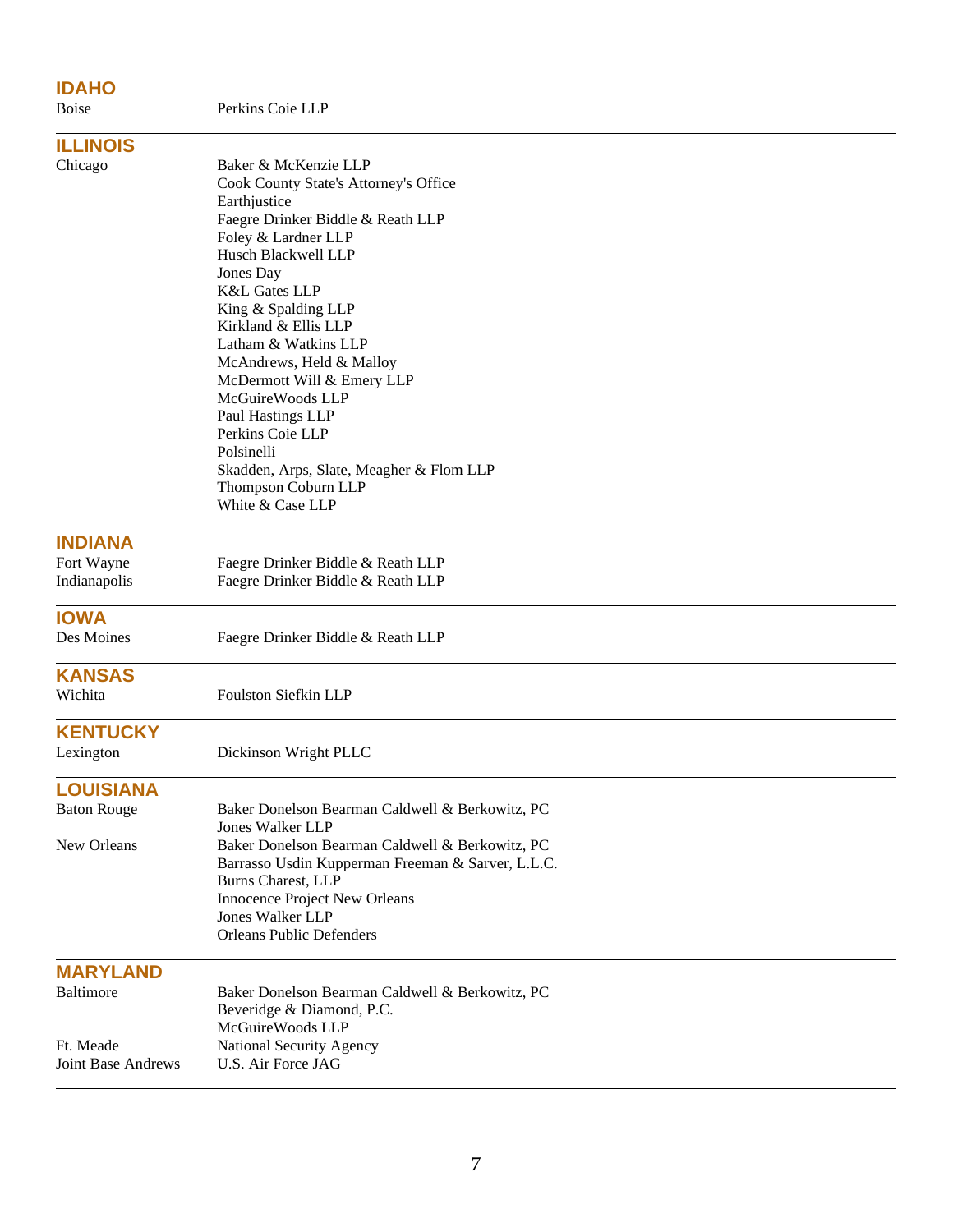## **MASSACHUSETTS**

| <b>Boston</b>      | Beveridge & Diamond, P.C.<br><b>Brown Rudnick LLP</b><br>Cooley LLP<br>Fish & Richardson P.C.<br>Foley & Lardner LLP<br>Foley Hoag LLP<br>Goodwin LLP<br>Gunderson Dettmer Stough Villeneuve Franklin & Hachigian LLP<br>K&L Gates LLP<br>Latham & Watkins LLP<br>Manatt Phelps & Phillips LLP<br>McDermott Will & Emery LLP<br>White & Case LLP<br>WilmerHale<br>Wilson Sonsini Goodrich & Rosati |
|--------------------|----------------------------------------------------------------------------------------------------------------------------------------------------------------------------------------------------------------------------------------------------------------------------------------------------------------------------------------------------------------------------------------------------|
| <b>MICHIGAN</b>    |                                                                                                                                                                                                                                                                                                                                                                                                    |
| Detroit            | Dickinson Wright PLLC<br>Dykema Gossett PLLC<br>Foley & Lardner LLP                                                                                                                                                                                                                                                                                                                                |
| Kalamazoo          | Michigan Immigrant Rights Center                                                                                                                                                                                                                                                                                                                                                                   |
| Troy               | Dickinson Wright PLLC<br>Harness, Dickey & Pierce, PLC                                                                                                                                                                                                                                                                                                                                             |
| <b>MINNESOTA</b>   |                                                                                                                                                                                                                                                                                                                                                                                                    |
| Minneapolis        | Faegre Drinker Biddle & Reath LLP                                                                                                                                                                                                                                                                                                                                                                  |
|                    | Fish & Richardson P.C.                                                                                                                                                                                                                                                                                                                                                                             |
|                    | <b>Gray Plant Mooty</b><br>Norton Rose Fulbright                                                                                                                                                                                                                                                                                                                                                   |
| <b>Twin Cities</b> | Fish & Richardson P.C.                                                                                                                                                                                                                                                                                                                                                                             |
| <b>MISSISSIPPI</b> |                                                                                                                                                                                                                                                                                                                                                                                                    |
| Jackson            | Baker Donelson Bearman Caldwell & Berkowitz, PC                                                                                                                                                                                                                                                                                                                                                    |
|                    | Balch & Bingham LLP                                                                                                                                                                                                                                                                                                                                                                                |
|                    | <b>Bradley Arant Boult Cummings LLP</b><br>Burr & Forman LLP                                                                                                                                                                                                                                                                                                                                       |
|                    | <b>Jones Walker LLP</b>                                                                                                                                                                                                                                                                                                                                                                            |
| Ridgeland          | <b>Butler Snow LLP</b>                                                                                                                                                                                                                                                                                                                                                                             |
| <b>MISSOURI</b>    |                                                                                                                                                                                                                                                                                                                                                                                                    |
| Kansas City        | Husch Blackwell LLP                                                                                                                                                                                                                                                                                                                                                                                |
|                    | Littler Mendelson P.C.                                                                                                                                                                                                                                                                                                                                                                             |
|                    | Polsinelli<br>Seigfreid Bingham, P.C.                                                                                                                                                                                                                                                                                                                                                              |
|                    | Spencer Fane LLP                                                                                                                                                                                                                                                                                                                                                                                   |
| Springfield        | Husch Blackwell LLP                                                                                                                                                                                                                                                                                                                                                                                |
| St. Louis          | Husch Blackwell LLP                                                                                                                                                                                                                                                                                                                                                                                |
|                    | Norton Rose Fulbright<br>Polsinelli                                                                                                                                                                                                                                                                                                                                                                |
| <b>MONTANA</b>     |                                                                                                                                                                                                                                                                                                                                                                                                    |
| Bozeman            | Earthjustice                                                                                                                                                                                                                                                                                                                                                                                       |
| <b>NEBRASKA</b>    |                                                                                                                                                                                                                                                                                                                                                                                                    |
| Omaha              | <b>Baird Holm LLP</b>                                                                                                                                                                                                                                                                                                                                                                              |
|                    | Husch Blackwell LLP                                                                                                                                                                                                                                                                                                                                                                                |
|                    |                                                                                                                                                                                                                                                                                                                                                                                                    |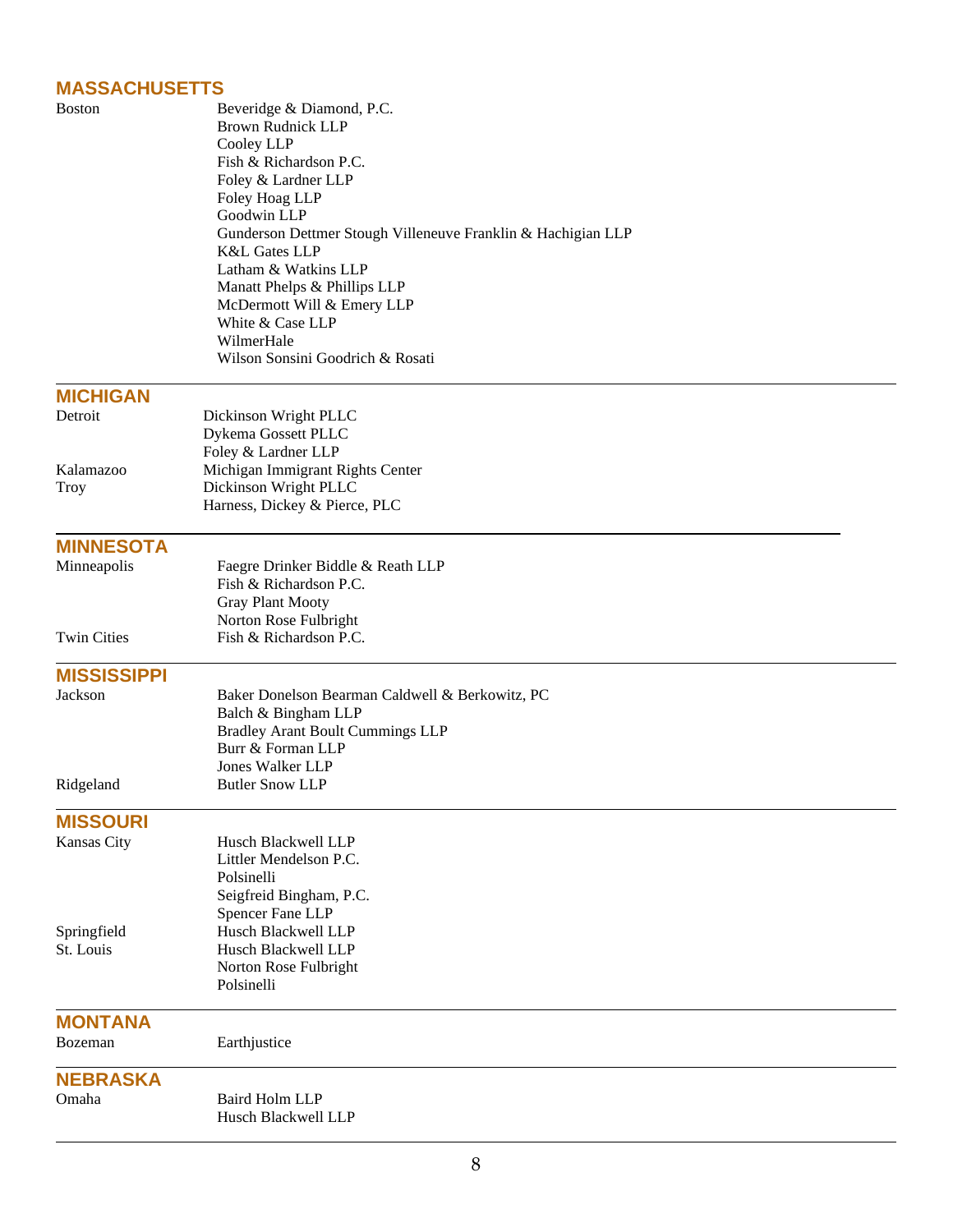### **NEVADA**

Las Vegas Dickinson Wright PLLC

### **NEW JERSEY**

Florham Park Faegre Drinker Biddle & Reath LLP Newark K&L Gates LLP

### **NEW MEXICO**

Albuquerque Modrall Sperling Law Firm Ray, McChristian & Jeans PC Santa Fe Hinkle Shanor LLP

### **NEW YORK**

Buffalo Phillips Lytle LLP<br>New York Akin Gump Straus Akin Gump Strauss Hauer & Feld LLP Allen & Overy Alston & Bird LLP Baker & McKenzie LLP Baker Botts L.L.P. Beveridge & Diamond, P.C. Brewer Attorneys & Counselors Butler Snow LLP Cleary Gottlieb Steen & Hamilton LLP Cooley LLP Cravath, Swaine & Moore LLP Davis Polk & Wardwell Debevoise & Plimpton LLP Dechert LLP Earthjustice Fenwick & West, LLP Fish & Richardson P.C. Foley & Lardner LLP Freshfields Bruckhaus Deringer LLP Fried, Frank, Harris, Shriver & Jacobson LLP Gibson, Dunn & Crutcher LLP Goodwin LLP Gunderson Dettmer Stough Villeneuve Franklin & Hachigian LLP Haug Partners LLP Haynes and Boone, LLP Hunton Andrews Kurth LLP Jones Day K&L Gates LLP King & Spalding LLP Kirkland & Ellis LLP Knobbe, Martens, Olson & Bear LLP Latham & Watkins LLP Manatt Phelps & Phillips LLP McDermott Will & Emery LLP McGuireWoods LLP McKool Smith PC Milbank LLP Morrison & Foerster LLP Norton Rose Fulbright O'Melveny & Myers LLP Paul Hastings LLP Paul, Weiss, Rifkind, Wharton & Garrison LLP Proskauer Rose LLP Schulte Roth & Zabel LLP Selendy & Gay PLLC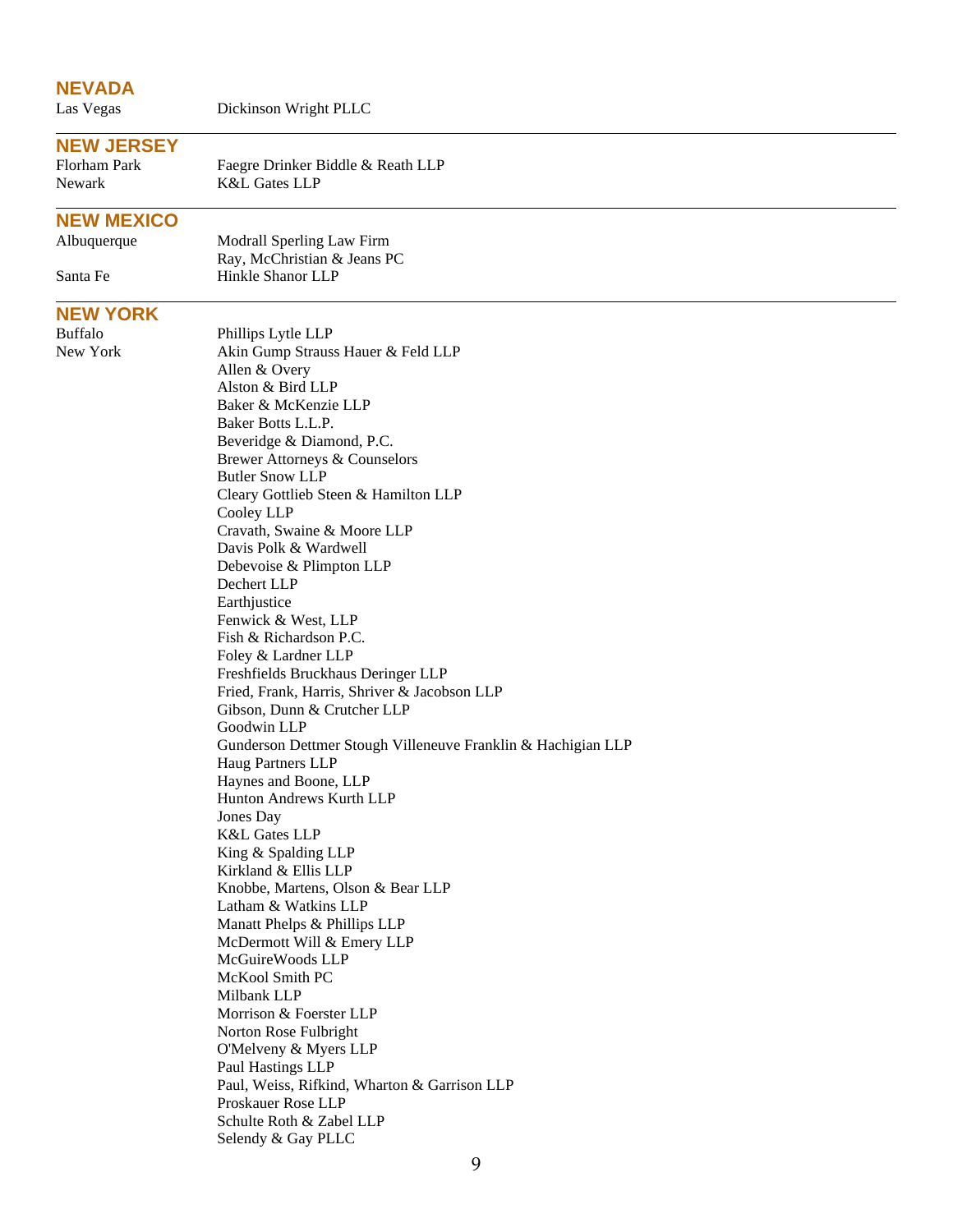| New York (contd)       | Shearman & Sterling LLP<br>Sheppard, Mullin, Richter & Hampton LLP<br><b>Sidley Austin LLP</b><br>Simpson Thacher & Bartlett LLP<br>Skadden, Arps, Slate, Meagher & Flom, LLP<br>Sullivan & Cromwell LLP<br>Susman Godfrey LLP<br>Vinson & Elkins LLP<br>Weil, Gotshal & Manges LLP<br>White & Case LLP<br>Willkie Farr & Gallagher LLP<br>WilmerHale<br>Wilson Sonsini Goodrich & Rosati |
|------------------------|-------------------------------------------------------------------------------------------------------------------------------------------------------------------------------------------------------------------------------------------------------------------------------------------------------------------------------------------------------------------------------------------|
| <b>NORTH CAROLINA</b>  |                                                                                                                                                                                                                                                                                                                                                                                           |
| Charlotte              | Alston & Bird LLP                                                                                                                                                                                                                                                                                                                                                                         |
|                        | <b>Bradley Arant Boult Cummings LLP</b>                                                                                                                                                                                                                                                                                                                                                   |
|                        | <b>K&amp;L Gates LLP</b>                                                                                                                                                                                                                                                                                                                                                                  |
|                        | King & Spalding LLP                                                                                                                                                                                                                                                                                                                                                                       |
|                        | McGuireWoods LLP                                                                                                                                                                                                                                                                                                                                                                          |
|                        | Womble Bond Dickinson (US) LLP                                                                                                                                                                                                                                                                                                                                                            |
| Raleigh                | Alston & Bird LLP                                                                                                                                                                                                                                                                                                                                                                         |
|                        | <b>K&amp;L Gates LLP</b><br>McGuireWoods LLP                                                                                                                                                                                                                                                                                                                                              |
|                        | Tittmann Weix                                                                                                                                                                                                                                                                                                                                                                             |
| Research Triangle Park | <b>K&amp;L Gates LLP</b>                                                                                                                                                                                                                                                                                                                                                                  |
|                        |                                                                                                                                                                                                                                                                                                                                                                                           |
| <b>OHIO</b>            |                                                                                                                                                                                                                                                                                                                                                                                           |
| Cincinnati             | Keating Muething & Klekamp PLLC                                                                                                                                                                                                                                                                                                                                                           |
| Cleveland              | BakerHostetler LLP                                                                                                                                                                                                                                                                                                                                                                        |
|                        | <b>Squire Patton Boggs</b>                                                                                                                                                                                                                                                                                                                                                                |
| Columbus               | Dickinson Wright PLLC<br><b>Squire Patton Boggs</b>                                                                                                                                                                                                                                                                                                                                       |
|                        |                                                                                                                                                                                                                                                                                                                                                                                           |
| <b>OKLAHOMA</b>        |                                                                                                                                                                                                                                                                                                                                                                                           |
| Oklahoma City          | Crowe & Dunlevy PC                                                                                                                                                                                                                                                                                                                                                                        |
|                        | Hall, Estill, Hardwick, Gable, Golden & Nelson, P.C.                                                                                                                                                                                                                                                                                                                                      |
|                        | Phillips Murrah PC                                                                                                                                                                                                                                                                                                                                                                        |
| Tulsa                  | Crowe & Dunlevy PC                                                                                                                                                                                                                                                                                                                                                                        |
|                        | Hall, Estill, Hardwick, Gable, Golden & Nelson, P.C.                                                                                                                                                                                                                                                                                                                                      |
| <b>OREGON</b>          |                                                                                                                                                                                                                                                                                                                                                                                           |
| Portland               | <b>K&amp;L Gates LLP</b>                                                                                                                                                                                                                                                                                                                                                                  |
|                        | Perkins Coie LLP                                                                                                                                                                                                                                                                                                                                                                          |
|                        |                                                                                                                                                                                                                                                                                                                                                                                           |
| <b>PENNSYLVANIA</b>    |                                                                                                                                                                                                                                                                                                                                                                                           |
| Harrisburg             | <b>K&amp;L Gates LLP</b>                                                                                                                                                                                                                                                                                                                                                                  |
| Philadelphia           | <b>Blank Rome LLP</b>                                                                                                                                                                                                                                                                                                                                                                     |
|                        | <b>Burns White LLC</b>                                                                                                                                                                                                                                                                                                                                                                    |
|                        | Dechert LLP                                                                                                                                                                                                                                                                                                                                                                               |
|                        | Defender Association of Philadelphia                                                                                                                                                                                                                                                                                                                                                      |
|                        | Drinker Biddle & Reath LLP<br>Duane Morris LLP                                                                                                                                                                                                                                                                                                                                            |
|                        | Faegre Drinker Biddle & Reath LLP                                                                                                                                                                                                                                                                                                                                                         |
|                        | Saul Ewing LLP                                                                                                                                                                                                                                                                                                                                                                            |
|                        | Troutman Pepper Hamilton Sanders LLP                                                                                                                                                                                                                                                                                                                                                      |
| Pittsburgh             | <b>K&amp;L Gates LLP</b>                                                                                                                                                                                                                                                                                                                                                                  |
|                        | McGuireWoods LLP                                                                                                                                                                                                                                                                                                                                                                          |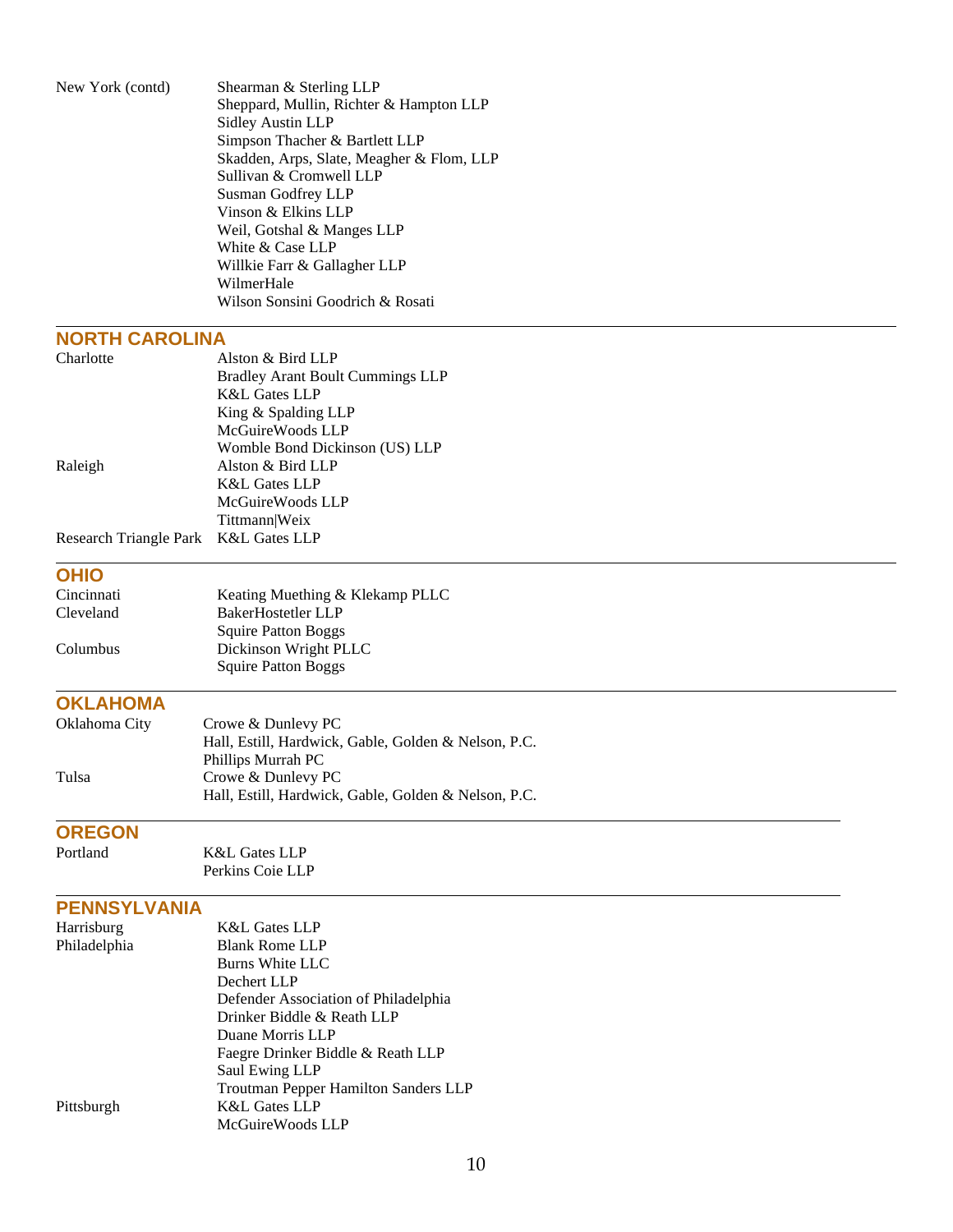#### **SOUTH CAROLINA**

#### Charleston K&L Gates LLP

### **TENNESSEE**

| Chattanooga  | Baker Donelson Bearman Caldwell & Berkowitz, PC  |
|--------------|--------------------------------------------------|
|              | Husch Blackwell LLP                              |
| Johnson City | Baker Donelson Bearman Caldwell & Berkowitz, PC  |
| Knoxville    | Baker Donelson Bearman Caldwell & Berkowitz, PC  |
| Memphis      | Baker Donelson Bearman Caldwell & Berkowitz, PC  |
|              | Bass, Berry & Sims PLC                           |
|              | <b>Butler Snow LLP</b>                           |
|              | Law Offices of the Shelby County Public Defender |
| Nashville    | Baker Donelson Bearman Caldwell & Berkowitz, PC  |
|              | Bass, Berry & Sims PLC                           |
|              | <b>Bradley Arant Boult Cummings LLP</b>          |
|              | <b>Butler Snow LLP</b>                           |
|              | Dickinson Wright PLLC                            |
|              | <b>K&amp;L Gates LLP</b>                         |
|              | Waller Lansden Dortch & Davis, LLP               |

#### **TEXAS**

Alpine Texas RioGrande Legal Aid Amarillo Sprouse Shrader Smith, PC Austin American Gateways Amini & Conant, LLP Baker Botts L.L.P. Beveridge & Diamond, P.C. Butler Snow LLP Cantilo & Bennett L.L.P. Capital Area Private Defender's Service Catholic Charities of Central Texas City of Austin City of Austin - Law Department City of Austin - Office of Police Oversight Coats Rose, P.C. Dechert LLP Dickinson Wright PLLC Disability Rights Texas DLA Piper LLP Equal Justice Center Equinor Federal Public Defender for the Western District of Texas Federal Public Defender for the Western District of Texas - Capital Habeas Unit Fish & Richardson P.C. Foley & Lardner LLP Giordani Baker Grossman & Ripp LLP Gjerset & Lorenz, LLP Graves, Dougherty, Hearon & Moody Gunderson Dettmer Stough Villeneuve Franklin & Hachigian LLP Haynes and Boone, LLP Hicks Thomas LLP Holland & Knight LLP Husch Blackwell LLP Internal Revenue Service – Office of Chief Counsel Jackson Walker LLP Jane's Due Process K&L Gates LLP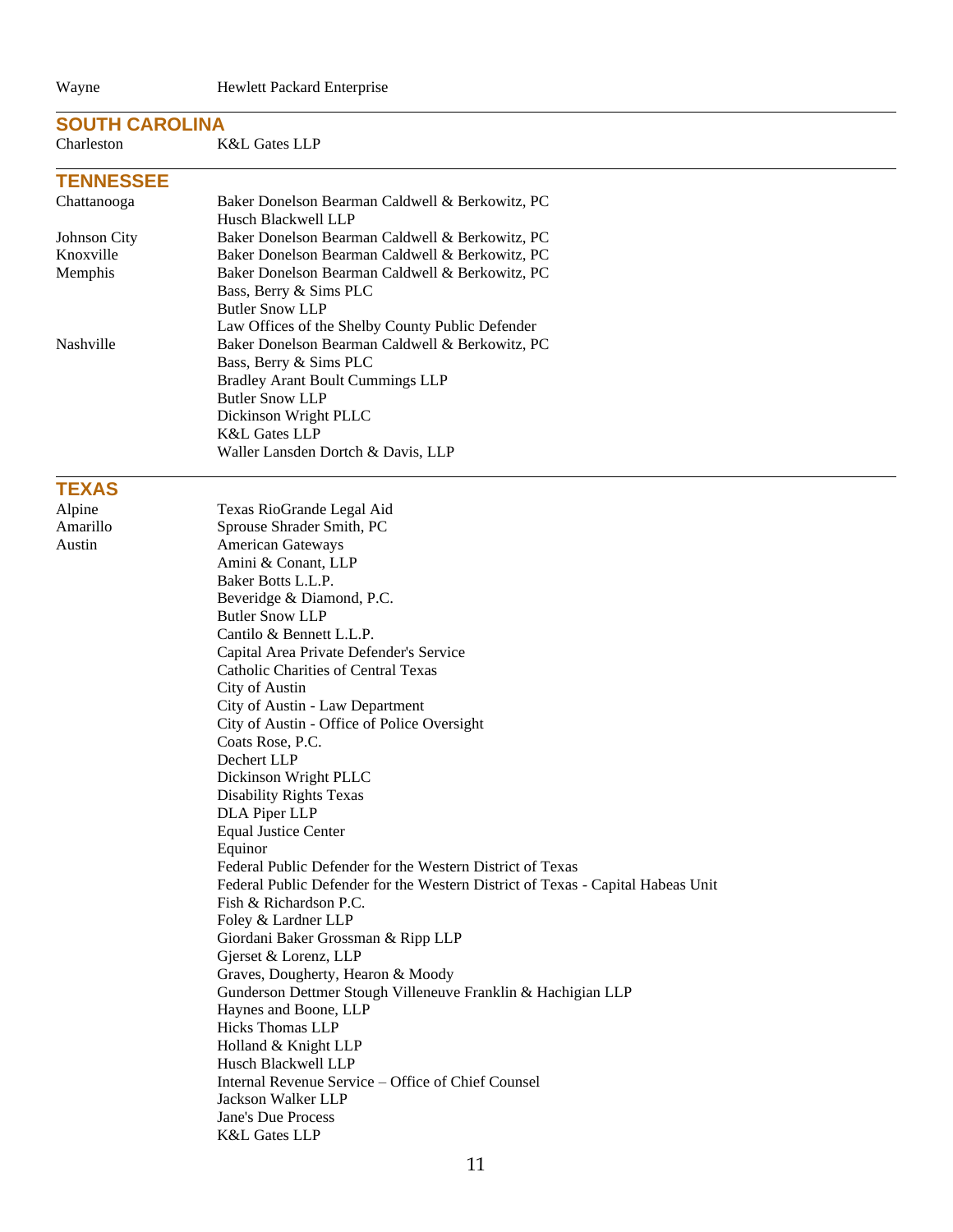Austin (contd) King & Spalding LLP Kirker Davis Kirkland & Ellis LLP Latham & Watkins LLP Law Offices of R. Stephen McNally Law Offices of Thomas J. Henry Lloyd Gosselink Rochelle & Townsend, P.C. Locke Lord LLP Lower Colorado River Authority Macdonald Resnevic, PLLC McGinnis Lochridge McGuireWoods LLP McKool Smith PC Mondrik & Associates Munck Wilson Mandala Naman, Howell, Smith & Lee, PLLC NARAL Pro-Choice Texas Nix Patterson, LLP Norton Rose Fulbright Office of Capital and Forensic Writs Office of Consumer Credit Commissioner Office of Texas State Representative Ryan Guillen Office of Texas State Senator Royce West Office of the Texas Attorney General Office of the Texas Attorney General - Child Support Division Office of the Texas Governor Ogletree Deakins O'Melveny & Myers LLP Orrick, Herrington & Sutcliffe LLP Osborne, Helman, Knebel & Scott, LLP Ottobock North America Perkins Coie LLP Pillsbury Winthrop Shaw Pittman LLP Pirkey Barber PLLC Quinn Emanuel Urquhart & Sullivan LLP Railroad Commission of Texas Reed Smith LLP Refugee and Immigrant Center for Education and Legal Services Refugee Services of Texas SAFE Alliance Safe Place Save Our Springs Alliance Scott, Douglass & McConnico, L.L.P. Shearman & Sterling LLP Sprouse Shrader Smith, PC Texas Advocacy Project Texas Appleseed Texas Army National Guard Texas Association of School Boards Texas Civil Rights Project Texas Commission on Environmental Quality Texas Comptroller of Public Accounts Texas Department of Banking Texas Department of Family and Protective Services Texas Department of Insurance Texas District and County Attorneys Association Texas Education Agency Texas Fair Defense Project Texas General Land Office Texas Health and Human Services Commission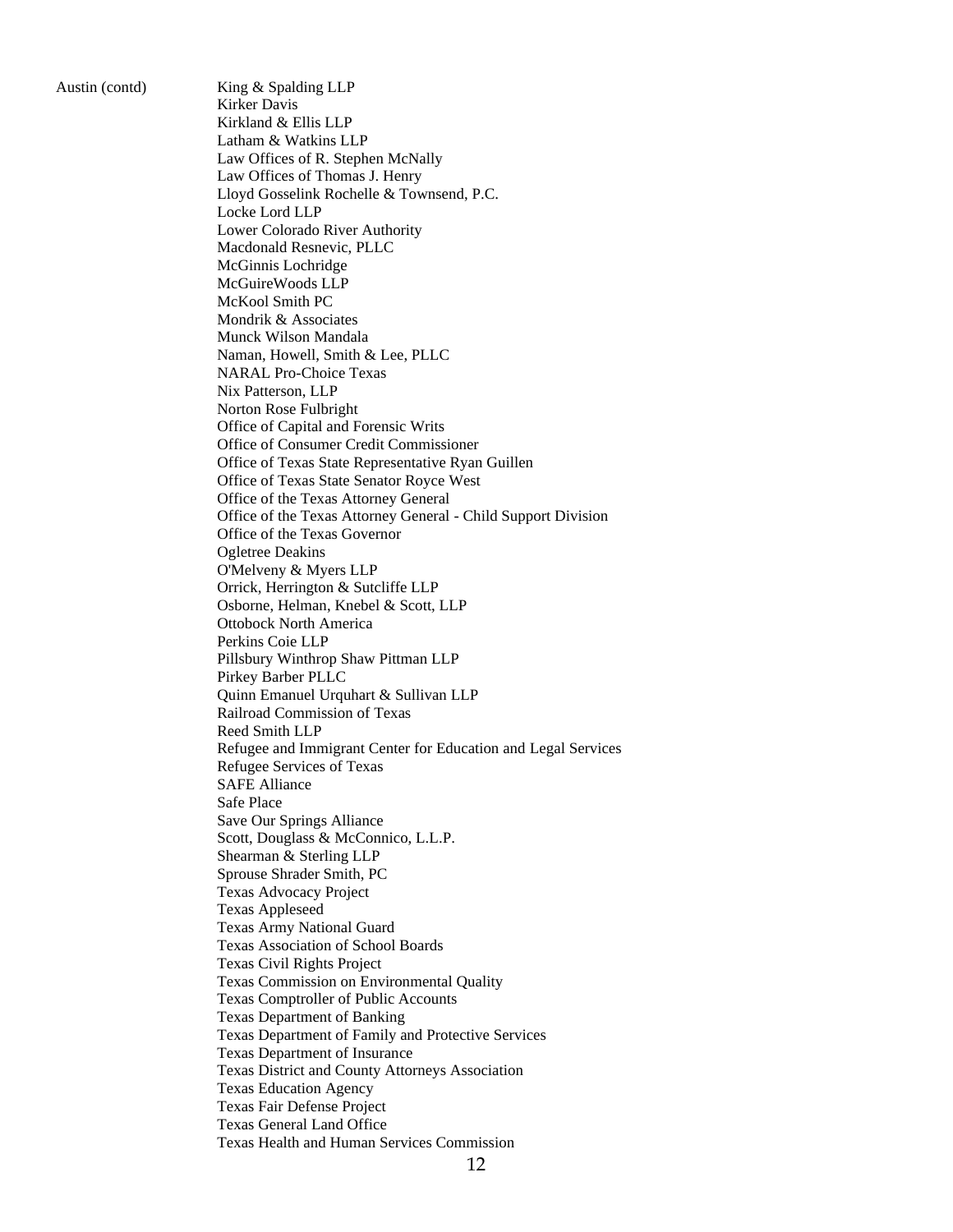| Austin (contd)         | <b>Texas Indigent Defense Commission</b>                                 |
|------------------------|--------------------------------------------------------------------------|
|                        | <b>Texas Legal Services Center</b>                                       |
|                        | Texas Legal Services Center - Impact Litigation Team                     |
|                        | Texas Legislative Council                                                |
|                        | Texas Military Department - Army National Guard                          |
|                        | <b>Texas Municipal League</b>                                            |
|                        | <b>Texas Public Policy Foundation</b>                                    |
|                        | Texas RioGrande Legal Aid                                                |
|                        | Texas RioGrande Legal Aid - Telephone Access Justice Project             |
|                        | Texas State Board of Pharmacy                                            |
|                        | <b>Texas Workforce Commission</b>                                        |
|                        | Texas Workforce Commission - Office of General Counsel                   |
|                        |                                                                          |
|                        | Texas Workforce Commission - State Office of Appeals<br>The Arc of Texas |
|                        |                                                                          |
|                        | The University of Texas System - Office of General Counsel               |
|                        | Thompson & Knight L.L.P.                                                 |
|                        | Thompson Coe Cousins & Irons LLP                                         |
|                        | Tittmann Weix                                                            |
|                        | Traverse Legal, PLC                                                      |
|                        | Travis County Attorney's Office                                          |
|                        | Travis County Attorney's Office - Criminal Division                      |
|                        | Travis County District Attorney's Office                                 |
|                        | Travis County Juvenile Public Defender                                   |
|                        | Travis County Public Defender's Office                                   |
|                        | U.S. Marine Corps JAG                                                    |
|                        | Vinson & Elkins LLP                                                      |
|                        | Volunteer Legal Services of Central Texas                                |
|                        | Waller Lansden Dortch & Davis, LLP                                       |
|                        | Wilson Sonsini Goodrich & Rosati                                         |
|                        | Zinda Law Group, PLLC                                                    |
| Beaumont               | <b>Hicks Thomas LLP</b>                                                  |
| Beeville               | Texas RioGrande Legal Aid                                                |
| <b>Brownsville</b>     | Texas RioGrande Legal Aid                                                |
| <b>College Station</b> | West, Webb, Allbritton & Gentry, P.C.                                    |
| Conroe                 | Montgomery County District Attorney's Office                             |
| Corpus Christi         | Brodeur Law Firm, P.C.                                                   |
|                        | Gault, Nye & Quintana, L.L.P.                                            |
|                        | Law Offices of Thomas J. Henry                                           |
|                        | Texas RioGrande Legal Aid                                                |
| Dallas                 | Akin Gump Strauss Hauer & Feld LLP                                       |
|                        | Alston & Bird LLP                                                        |
|                        | Baker & Hostetler LLP                                                    |
|                        | Baker & McKenzie LLP                                                     |
|                        | Baker Botts L.L.P.                                                       |
|                        | Bell Nunnally & Martin LLP                                               |
|                        | <b>Bracewell LLP</b>                                                     |
|                        |                                                                          |
|                        | <b>Bradley Arant Boult Cummings LLP</b>                                  |
|                        | Brewer Attorneys & Counselors                                            |
|                        | Caldwell Cassady & Curry                                                 |
|                        | Carrington, Coleman, Sloman & Blumenthal                                 |
|                        | Carstens & Cahoon LLP                                                    |
|                        | <b>Catholic Charities of Dallas</b>                                      |
|                        | Cherry Petersen Landry Albert LLP                                        |
|                        | Clark Hill                                                               |
|                        | Cobb Martinez Woodward PLLC                                              |
|                        |                                                                          |
|                        | CyrusOne                                                                 |
|                        | Dallas County District Attorney's Office                                 |
|                        | Dallas County Sheriff's Department                                       |
|                        | <b>DLA Piper LLP</b><br>Dorsey & Whitney LLP                             |

# 13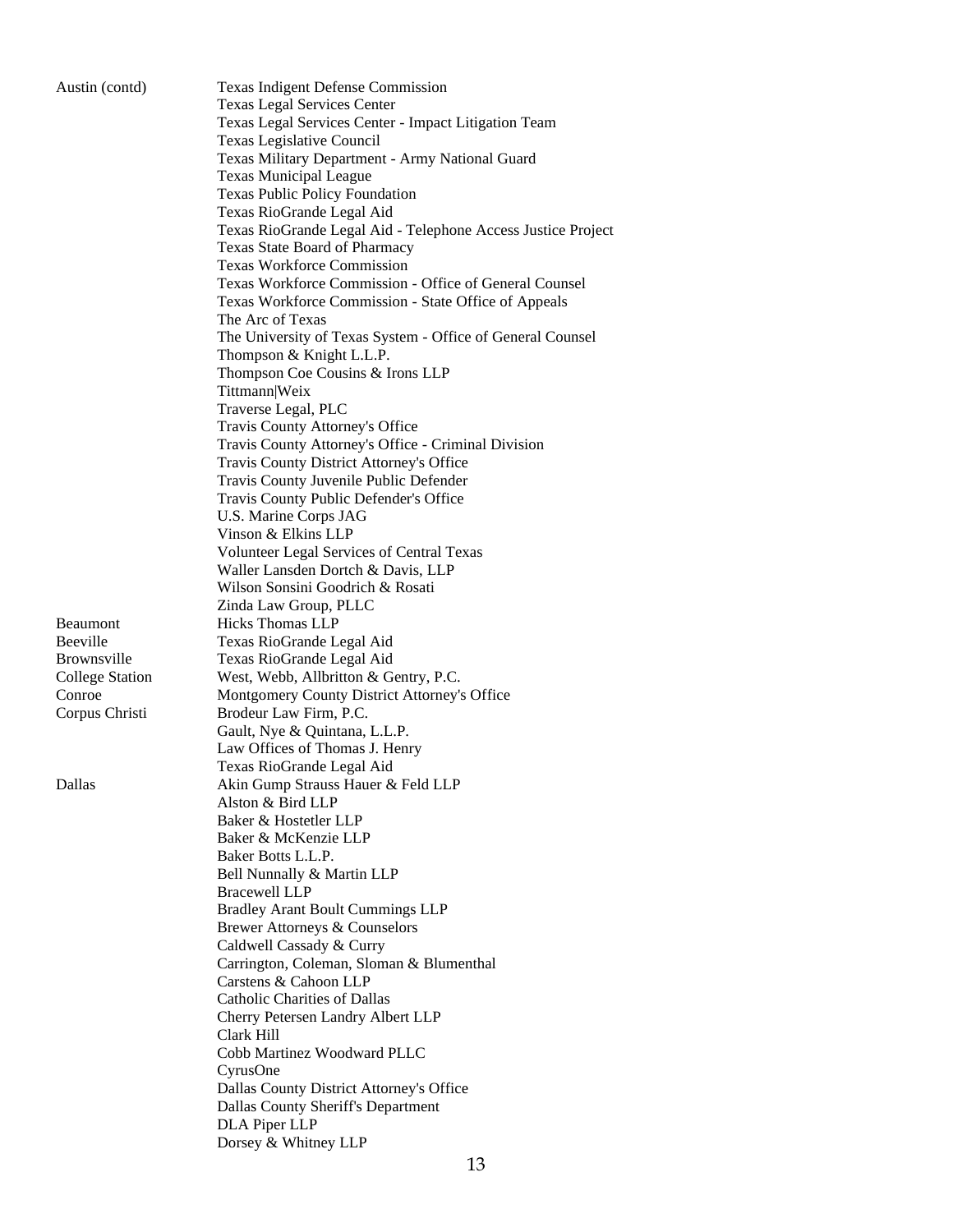Dallas (contd) Dykema Gossett PLLC Equal Justice Center Faegre Drinker Biddle & Reath LLP Federal Deposit Insurance Corporation Federal Public Defender for the Northern District of Texas Fish & Richardson P.C. Foley & Lardner LLP Fox Rothschild LLP Gibson, Dunn & Crutcher LLP Gray Reed & McGraw LLP Hartline Barger LLP Haynes and Boone, LLP Holland & Knight LLP Human Rights Initiative of North Texas, Inc. Hunton Andrews Kurth LLP Husch Blackwell LLP Internal Revenue Service - Office of Chief Counsel Jackson Walker LLP Jones Day K&L Gates LLP Kane Russell Coleman & Logan PC Katten Muchin Rosenman LLP Kirkland & Ellis LLP Locke Lord LLP McDermott Will & Emery LLP McGuireWoods LLP McKool Smith PC Mosaic Family Services Munck Wilson Mandala Munsch Hardt Kopf & Harr, P.C. National Labor Relations Board Norton Rose Fulbright Office of the Texas Attorney General O'Melveny & Myers LLP Patterson + Sheridan LLP Perkins Coie LLP Pioneer Natural Resources Polsinelli Reed Smith LLP Rushmore Loan Management Services Shearman & Sterling LLP Sheppard, Mullin, Richter & Hampton, LLP Sidley Austin LLP Slater Matsil LLP Thompson & Knight L.L.P. Thompson Coe Cousins & Irons LLP U.S. Merit Systems Protection Board Vinson & Elkins LLP Weil, Gotshal & Manges LLP Winston & Strawn LLP Zelle LLP Zinda Law Group, PLLC Del Rio Texas RioGrande Legal Aid Eagle Pass Texas RioGrande Legal Aid Edinburg Texas RioGrande Legal Aid El Paso Dickinson Wright PLLC Diocesan Migrant & Refugee Services, Inc. Mounce, Green, Myers, Safi, Paxson & Galatzan, P.C. Office of the Texas Attorney General Ray, McChristian & Jeans PC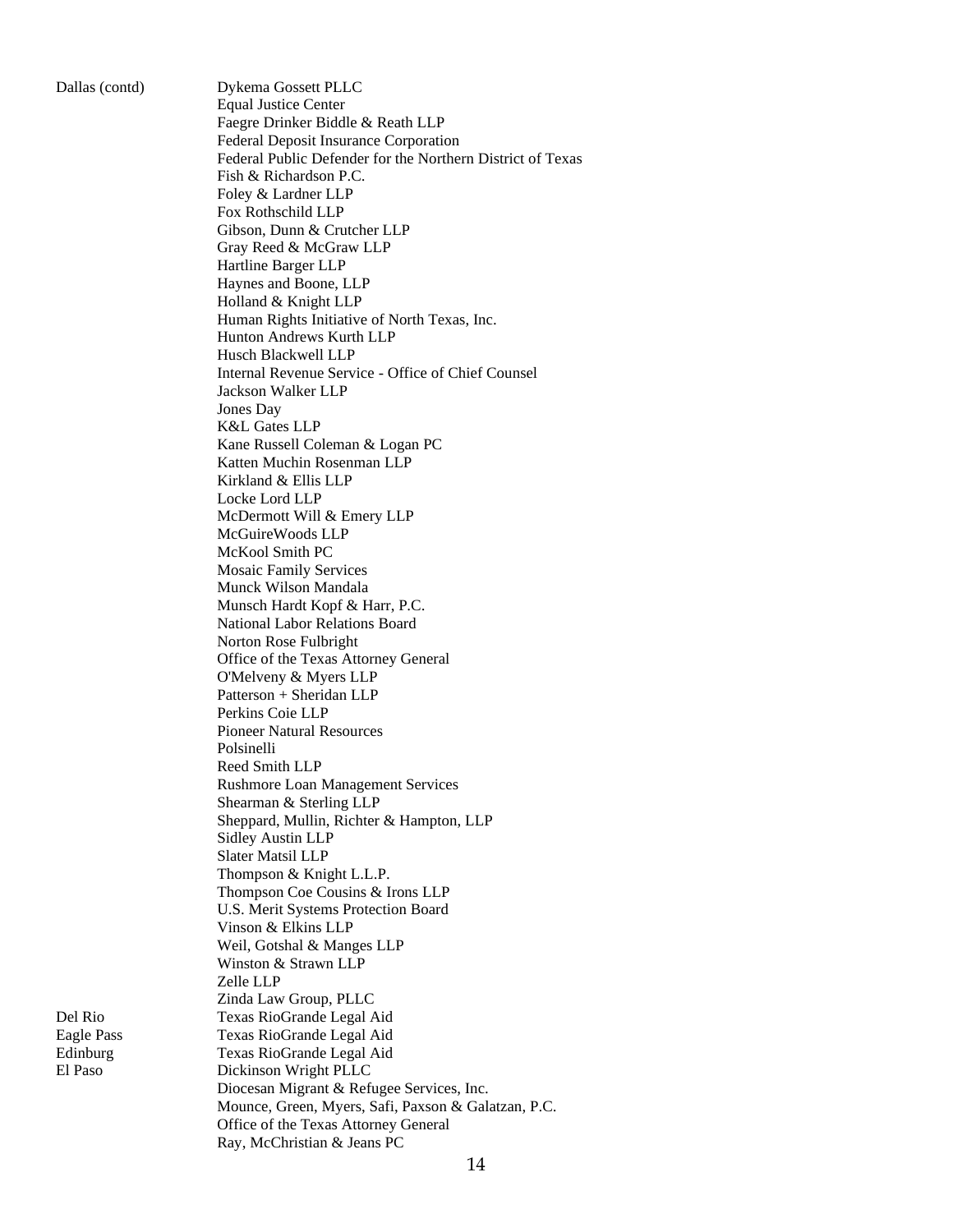| El Paso (contd) | Texas RioGrande Legal Aid                                                     |
|-----------------|-------------------------------------------------------------------------------|
|                 | Zinda Law Group, PLLC                                                         |
| Fort Hood       | U.S. Army JAG                                                                 |
| Fort Worth      | Alston & Bird LLP                                                             |
|                 | <b>American Airlines</b>                                                      |
|                 | Brackett & Ellis, PC                                                          |
|                 | Harris, Finley & Bogle, P.C.                                                  |
|                 | Jackson Walker LLP                                                            |
|                 | <b>K&amp;L Gates LLP</b>                                                      |
|                 | Kelly Hart & Hallman                                                          |
|                 | Legal Aid of Northwest Texas                                                  |
|                 | McDonald Sanders PC Attorneys at Law                                          |
|                 | Naman, Howell, Smith & Lee, PLLC                                              |
|                 | Phelps Dunbar LLP                                                             |
|                 | Tarrant County Criminal District Attorney's Office                            |
|                 | Thompson & Knight L.L.P.                                                      |
|                 | U.S. Navy JAG                                                                 |
|                 | Vaquero                                                                       |
| Galveston       | Greer, Herz & Adams, L.L.P.                                                   |
|                 | Mills Shirley LLP                                                             |
|                 | Ehlert Law, PC                                                                |
| Georgetown      |                                                                               |
| Harlingen       | American Bar Association - South Texas Pro Bono Asylum Representation Project |
|                 | ProBAR- South Texas Pro Bono Asylum Representation Project                    |
|                 | Texas RioGrande Legal Aid                                                     |
| Houston         | <b>ACLU</b> of Texas                                                          |
|                 | Ahmad, Zavitsanos, Anaipakos, Alavi & Mensing PC                              |
|                 | Aid to Victims of Domestic Abuse                                              |
|                 | Akin Gump Strauss Hauer & Feld LLP                                            |
|                 | alliantgroup                                                                  |
|                 | Arnold & Itkin LLP                                                            |
|                 | Arnold & Porter Kaye Scholer LLP                                              |
|                 | AZA Law                                                                       |
|                 | Baker & Hostetler LLP                                                         |
|                 | Baker & McKenzie LLP                                                          |
|                 | Baker Botts L.L.P.                                                            |
|                 | Baker Donelson Bearman Caldwell & Berkowitz, PC                               |
|                 | BakerHostetler LLP                                                            |
|                 | <b>Bayou City Waterkeeper</b>                                                 |
|                 | Beck Redden LLP                                                               |
|                 | Boyar & Miller, P.C.                                                          |
|                 | <b>Bracewell LLP</b>                                                          |
|                 | <b>Bradley Arant Boult Cummings LLP</b>                                       |
|                 | Cadwell Clonts & Reeder LLP                                                   |
|                 | Chamberlain Hrdlicka White Williams & Aughtry                                 |
|                 | Clark Hill                                                                    |
|                 | Coats Rose, P.C.                                                              |
|                 | Cokinos   Young                                                               |
|                 | Crady Jewett McCulley & Houren LLP                                            |
|                 | Cweren Law Firm                                                               |
|                 | DLA Piper LLP                                                                 |
|                 | Eggleston & Briscoe LLP                                                       |
|                 | <b>Equal Justice Center</b>                                                   |
|                 | Equinor                                                                       |
|                 | Federal Public Defender for the Southern District of Texas                    |
|                 | Fish & Richardson P.C.                                                        |
|                 | Fizer, Beck, Webster, Bentley & Scroggins, A.P.C.                             |
|                 | Fletcher Yoder, P.C.                                                          |
|                 | Foley & Lardner LLP                                                           |
|                 | Fuentes Firm, P.C.                                                            |
|                 | Gibbs & Bruns, L.L.P.                                                         |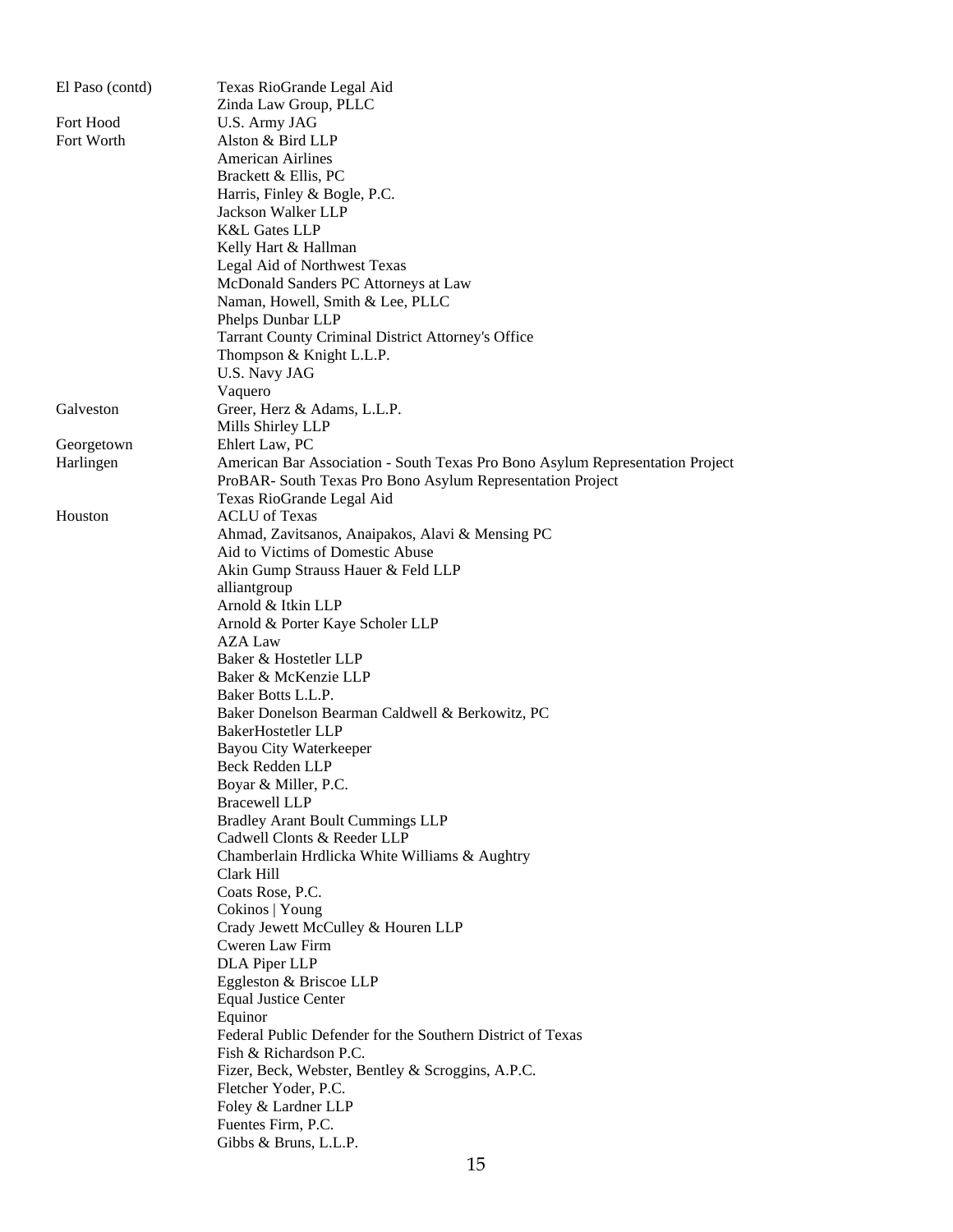Houston (contd) Gibson, Dunn & Crutcher LLP Grant Thornton LLP Gray Reed & McGraw LLP Harris County District Attorney's Office Harris County Public Defender's Office Haynes and Boone, LLP Heim, Payne & Chorush, L.L.P. Hewlett Packard Enterprise Hicks Thomas LLP Hirsch & Westheimer, P.C. Hogan Lovells Holland & Knight LLP Holman Fenwick Willan LLP Holmes, Diggs & Sadler Hunton Andrews Kurth LLP Husch Blackwell LLP Internal Revenue Service - Office of Chief Counsel Jackson Walker LLP Jones Day K&L Gates LLP Kane Russell Coleman & Logan PC Kids in Need of Defense King & Spalding LLP Kirkland & Ellis LLP Latham & Watkins LLP Locke Lord LLP Mayer Brown LLP McDowell Hetherington LLP McGinnis Lochridge McGuireWoods LLP McKool Smith PC Morgan Lewis & Bockius LLP Mound Cotton Wollan & Greengrass LLP Norton Rose Fulbright Office of the Texas Attorney General Orgain Bell & Tucker, LLP Orrick, Herrington & Sutcliffe LLP Patterson + Sheridan LLP Paul Hastings LLP Pillsbury Winthrop Shaw Pittman LLP Polsinelli Porter Hedges LLP Quinn Emanuel Urquhart & Sullivan LLP Reed Smith LLP Restoring Justice Reynolds Frizzell LLP Schiffer Hicks Johnson PLLC Shearman & Sterling LLP Shook, Hardy & Bacon L.L.P. Sidley Austin LLP Simpson Thacher & Bartlett LLP Skadden, Arps, Slate, Meagher & Flom LLP Susman Godfrey LLP Sysco Corporation The Cweren Law Firm Thompson & Knight L.L.P. Thompson Coe Cousins & Irons LLP U.S. Attorney's Office for the Southern District of Texas U.S. Citizenship and Immigration Service U.S. Equal Employment Opportunity Commission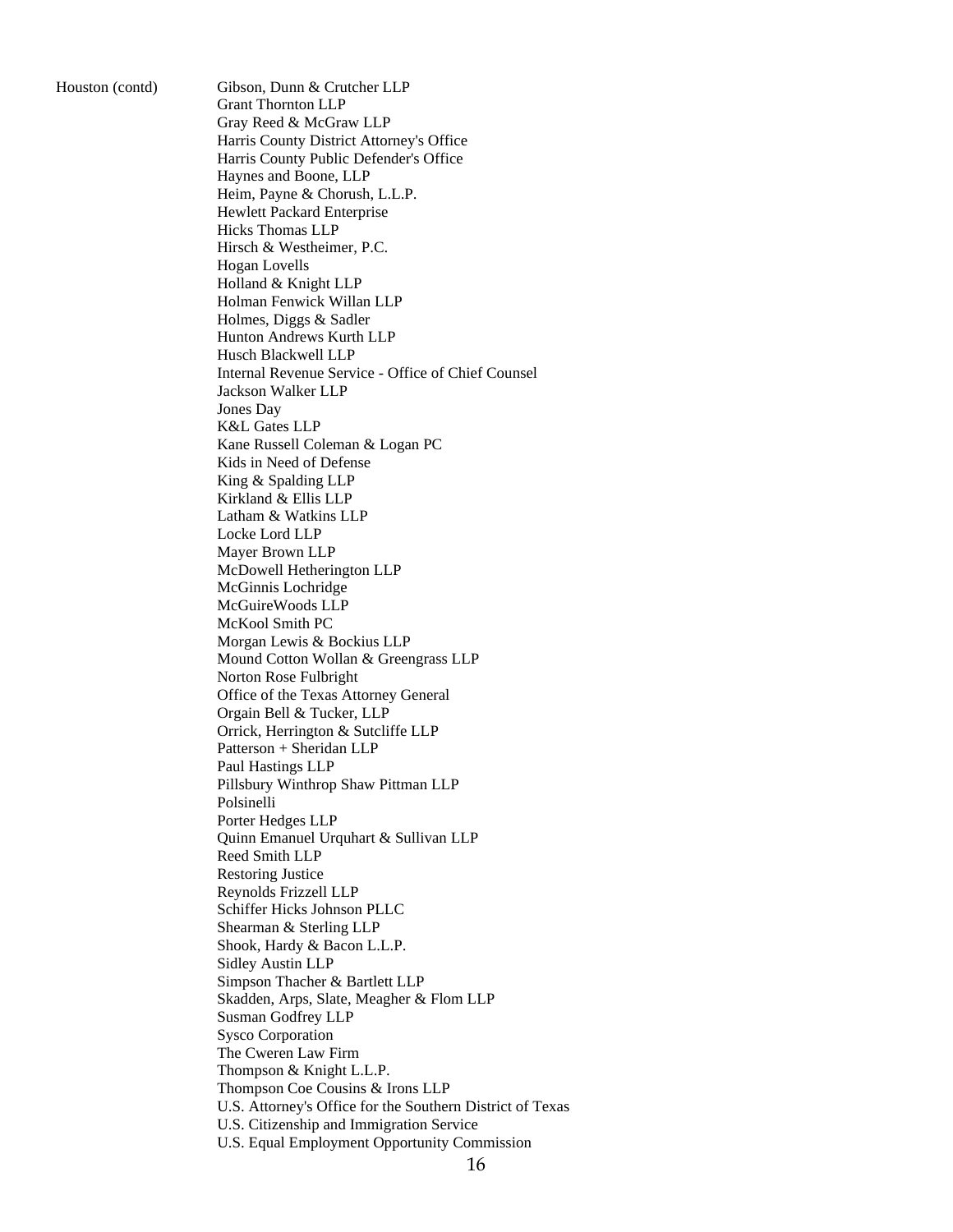| Houston (contd)            | Vinson & Elkins LLP<br>Ware, Jackson, Lee, O'Neill, Smith & Barrow, LLP<br>White & Case LLP<br>Willkie Farr & Gallagher LLP<br>Winston & Strawn LLP                          |  |
|----------------------------|------------------------------------------------------------------------------------------------------------------------------------------------------------------------------|--|
| Huntsville<br>Irving       | Yetter Coleman LLP<br>Texas Department of Criminal Justice - State Counsel for Offenders<br>U.S. Department of Homeland Security - U.S. Citizenship and Immigration Services |  |
| Lake Jackson<br>Laredo     | Buc-ee's Ltd.<br>J. Cruz & Associates, LLC<br>Texas RioGrande Legal Aid<br>U.S. Customs and Border Protection                                                                |  |
| League City                |                                                                                                                                                                              |  |
| Lubbock                    | Greer, Herz & Adams, L.L.P.                                                                                                                                                  |  |
| Marble Falls               | Regional Public Defender for Capital Cases<br>Highland Lakes Legal Center                                                                                                    |  |
| McKinney                   | Collin County Criminal District Attorney's Office                                                                                                                            |  |
|                            | <b>Collin County District Attorney</b>                                                                                                                                       |  |
| Mercedes                   |                                                                                                                                                                              |  |
| Midland                    | Texas RioGrande Legal Aid                                                                                                                                                    |  |
|                            | Cotton, Bledsoe, Tighe & Dawson, P.C.<br>Davis, Gerald & Cremer, PC                                                                                                          |  |
| New Braunfels              |                                                                                                                                                                              |  |
| Pharr                      | Comal County Criminal District Attorney's Office                                                                                                                             |  |
| Plano                      | Office of the Texas Attorney General - Consumer Protection Division<br>Ferguson Braswell Fraser Kubasta PC                                                                   |  |
|                            | U.S. Attorney's Office for the Eastern District of Texas                                                                                                                     |  |
|                            | U.S. Air Force JAG                                                                                                                                                           |  |
| Randolph AFB<br>Richardson | Haynes and Boone, LLP                                                                                                                                                        |  |
|                            | U.S. Marine Corps JAG                                                                                                                                                        |  |
| Round Rock                 | Clouthier Law, PLLC                                                                                                                                                          |  |
|                            | Holmes, Diggs & Sadler                                                                                                                                                       |  |
|                            | VBPena Law PLLC                                                                                                                                                              |  |
|                            | Chasnoff Mungia Pepping & Stribling                                                                                                                                          |  |
| San Antonio                | Cokinos   Young                                                                                                                                                              |  |
|                            | Davidson Troilo Ream & Garza, P.C.                                                                                                                                           |  |
|                            | Davis, Cedillo & Mendoza, Inc.                                                                                                                                               |  |
|                            | Dykema Gossett PLLC                                                                                                                                                          |  |
|                            | <b>Equal Justice Center</b>                                                                                                                                                  |  |
|                            | Federal Bureau of Investigation                                                                                                                                              |  |
|                            | Fuentes Firm, P.C.                                                                                                                                                           |  |
|                            | Havnes and Boone, LLP                                                                                                                                                        |  |
|                            | Jackson Walker LLP                                                                                                                                                           |  |
|                            | Law Offices of Thomas J. Henry                                                                                                                                               |  |
|                            | Mexican American Legal Defense and Educational Fund                                                                                                                          |  |
|                            | Migrant Center for Human Rights                                                                                                                                              |  |
|                            | Naman, Howell, Smith & Lee, PLLC                                                                                                                                             |  |
|                            | Norton Rose Fulbright                                                                                                                                                        |  |
|                            | Office of the Texas Attorney General                                                                                                                                         |  |
|                            | Pulman, Cappuccio & Pullen, LLP                                                                                                                                              |  |
|                            | Refugee and Immigrant Center for Education and Legal Services                                                                                                                |  |
|                            | Texas RioGrande Legal Aid                                                                                                                                                    |  |
|                            | The Fuentes Firm, P.C.                                                                                                                                                       |  |
|                            | Thomas J. Henry Injury Attorneys                                                                                                                                             |  |
|                            | U.S. Air Force JAG                                                                                                                                                           |  |
|                            | U.S. Department of Justice - Executive Office for Immigration Review, San Antonio Immigration Court                                                                          |  |
|                            | <b>USAA</b>                                                                                                                                                                  |  |
| San Marcos                 | Hays County Criminal District Attorney's Office                                                                                                                              |  |
| Sinton                     | Texas RioGrande Legal Aid                                                                                                                                                    |  |
| Spring                     | Fuentes Firm, P.C.                                                                                                                                                           |  |
|                            | Hewlett Packard Enterprise                                                                                                                                                   |  |
| Tyler                      | U.S. Attorney's Office for the Eastern District of Texas                                                                                                                     |  |